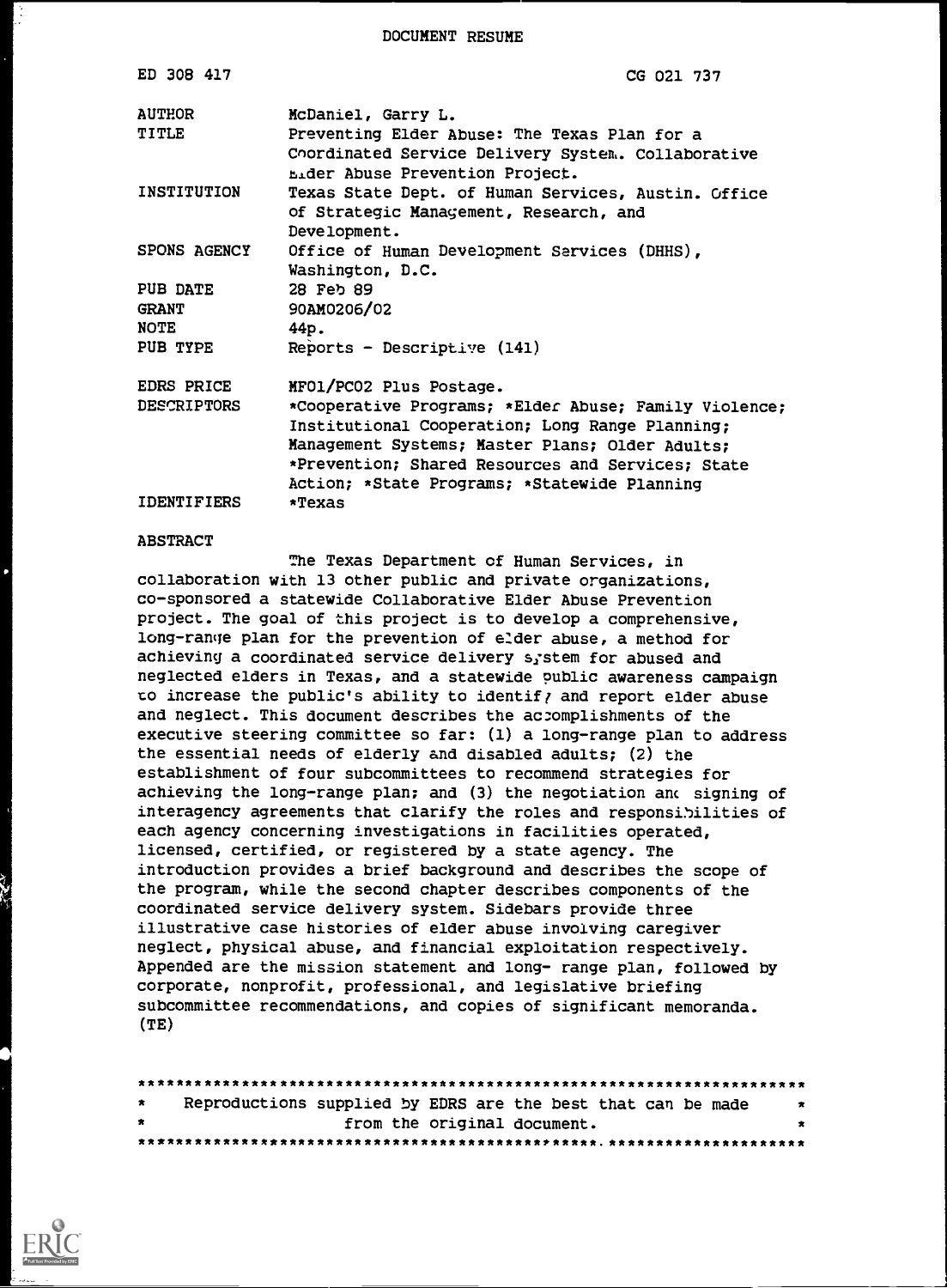# i  $\mathbf{P}$  and  $\mathbf{P}$ **3084**

## <sup>8</sup><br>CDC  $e^{\frac{1}{2}}$  Preventing Elder Abuse

U.S. DEPARTMENT OF EDUCATION Office of Educational Research and improvement EOykATIONAU RESOURCES INFORMATION CENTER (ERIC)

This document has been reproduced as received from the person or OrganiZation Originating it

O Minor changes have been made to improve reproduction quality

Points of view or opinions stated in this docu-<br>ment : do: not: necessarily: represent: official<br>OERI position or policy

'PERMISSION TO REPRODUCE THIS MATERIAL HAS BEEN GRANTED BY

rry L. MCL

TO THE EDUCATIONAL RESOURCES INFORMATION CENTER (ERIC)'

 $\begin{array}{c} \sim \\ \sim \\ \sim \end{array}$ 

N.  $\mathcal{L}$  $\frac{1}{1}$ 

 $\omega$  $\sim$ 

> The Texas Plan for a Coordinated Service Delivery System

ollaborative Elder Abuse Prevention Project<br>2

**REST COPY AVAIL AT.**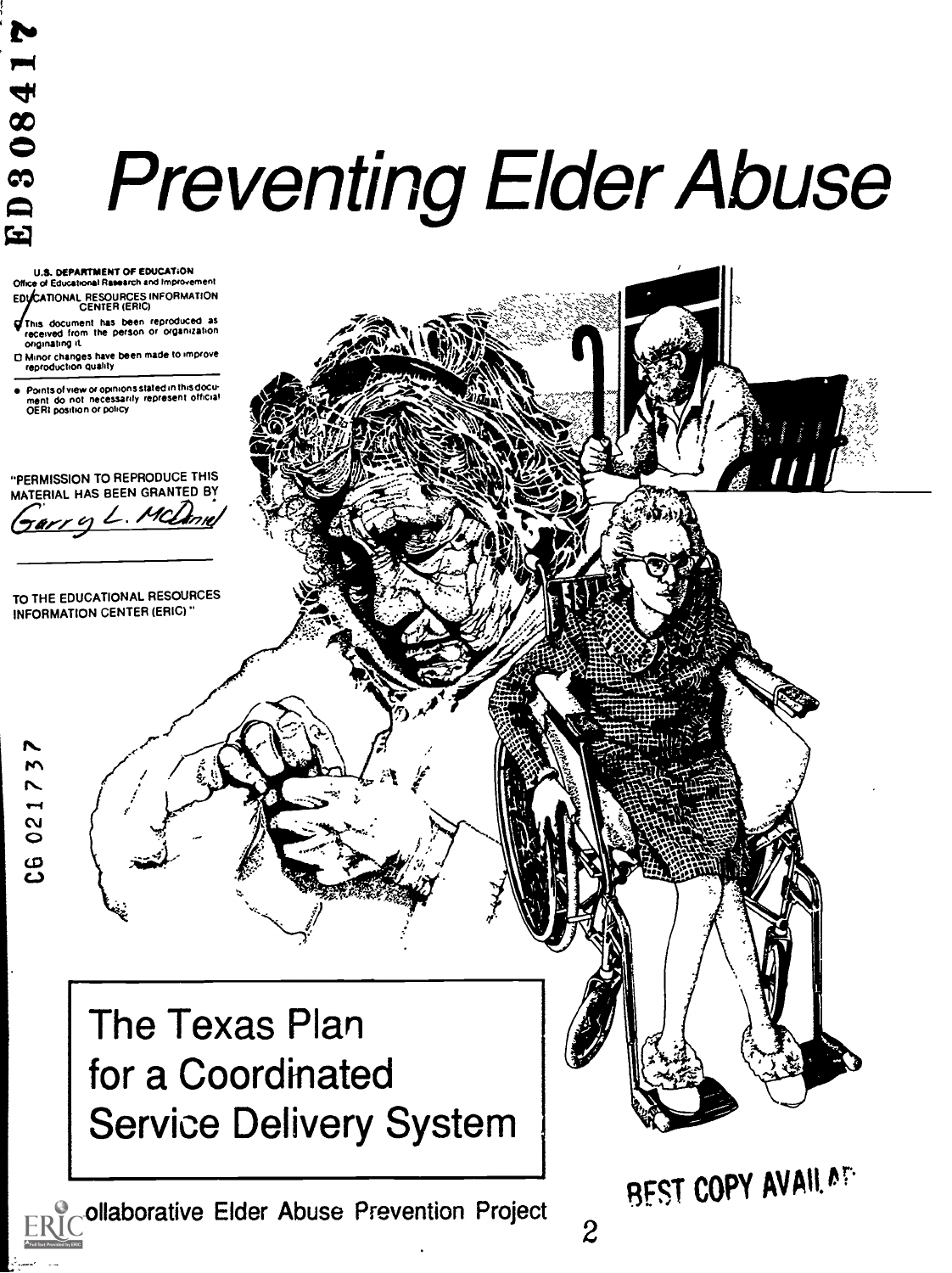This project was funded by the Office of Human Development Services, U.S. Department of Health and Human Services, in fulfillment of OHDS Grant No. 90AM0206/02.

The views expressed herein are those of the author and do not necessarily reflect the official position of the Office of Human Development Services of the U.S. Department of Health and Human Services.

\* \* \*

In 1989, the CEAP Project was named by APWA as one of the nation's four most innovative and best managed state human services projects.

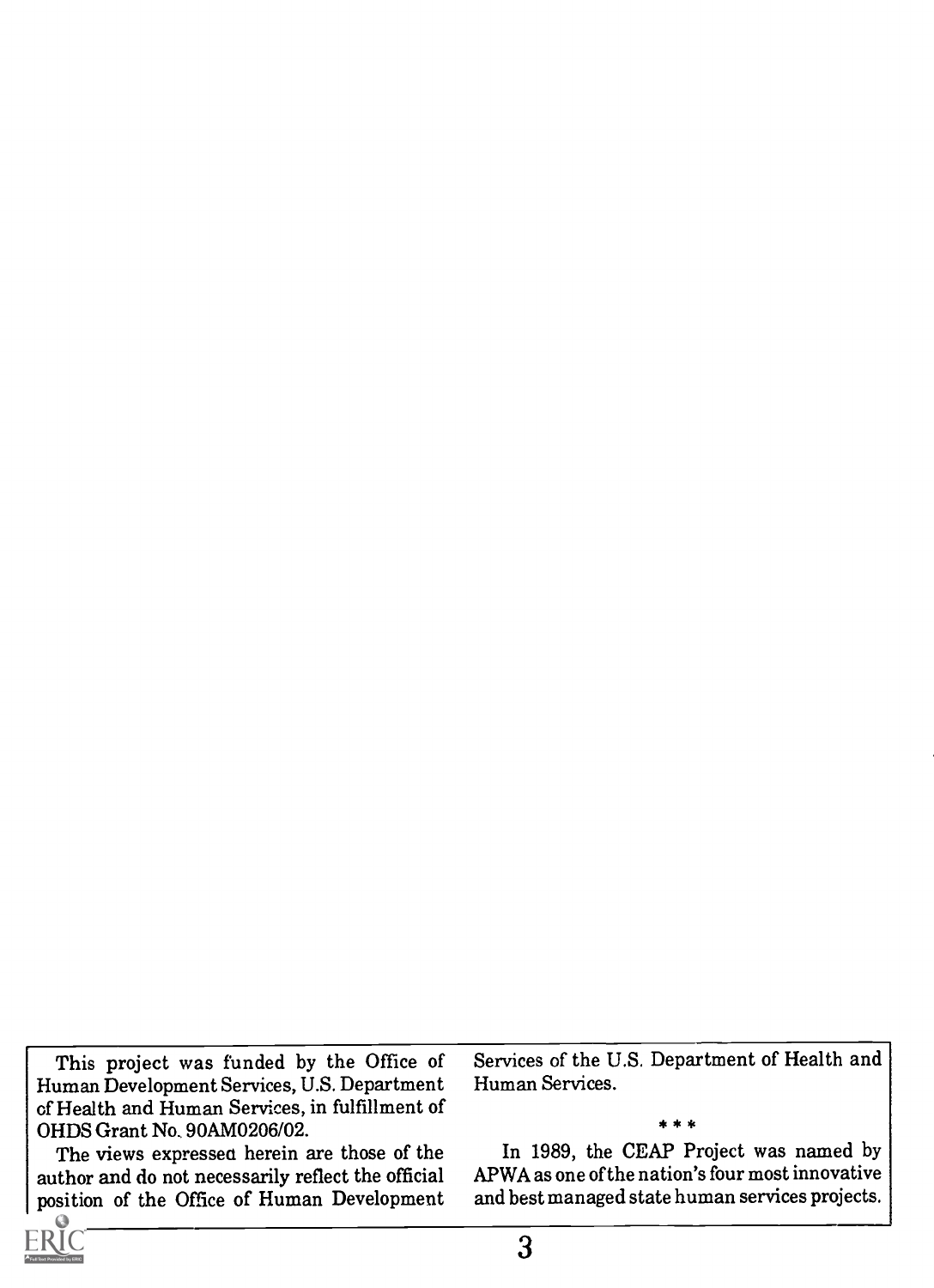## PREVENTING ELDER ABUSE:

## The Texas Plan for a Coordinated Service Delivery System

February 28, 1989

Written by

Garry L. McDaniel Project Management Specialist Collaborative Elder Abuse Prevention Project Grant No. 90AM0206/02

Submitted by

Texas Department of Human Services Office of Services to Aged and Disabled Janice M. Caldwell, Dr. P.H., Deputy Commissioner and Office of Strategic Management, Research, and Development Murray A. Newman, Ph.D., Associate Commissioner P.O. Box 2960 Austin, Texas 78769 (512, 450-3011

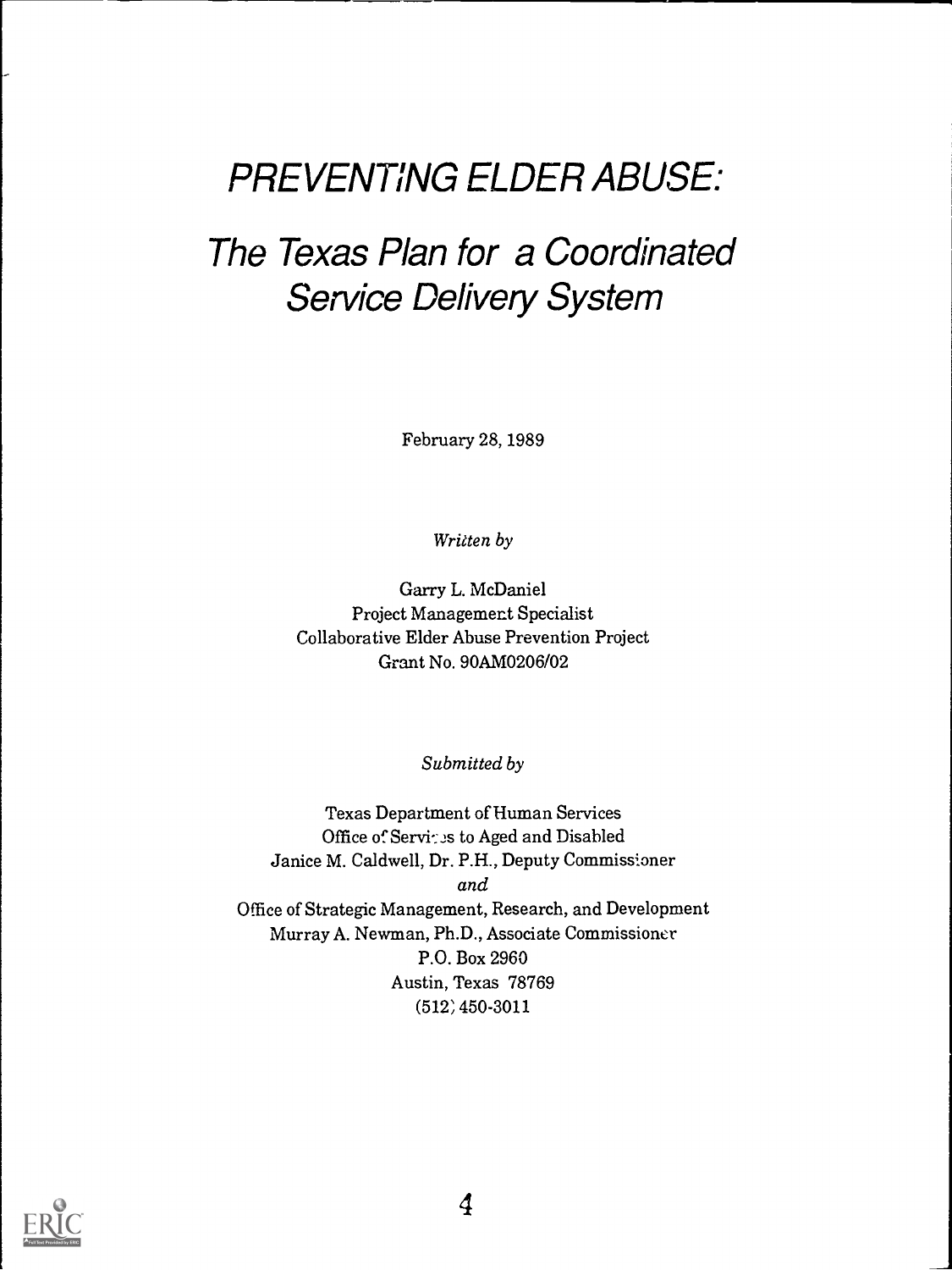## **CONTENTS**

Acknowledgments v

Executive Summary vii

Section 1: Introduction 1-1 Background 1-1 Scope of the Program 1-1 The Texas Approach to Solutions 1-2 Goal 1-3 Objectives 1-3 Program Definitions 1-3

Section 2: Components of the Coordinated Service Delivery System 2-1 The CEAP Long-Range Plan 2-1 Definitions of Plan Terms 2-1 Major Strategies under the Plan 2-2

ESC Subcommittee Recommendations 2-2 Corporate/Private Sector 2-3 Volunteer, Church, and Advocacy Groups 2-3 Professional Groups 2-3 Legislative Briefings 2-4

Memoranda of Understanding 2-4

### Appendix

- A CEAP Long-Range Plan
- B Corporate/Private Sector Sulxcommittee Recommendations
- C Volunteer, Church, and Advocacy Subcommittee Recommendations
- D Professional Groups Subcommittee Recommendations
- E Legislative Briefings Subcommittee Recommendations
- F Memoranda of Understanding

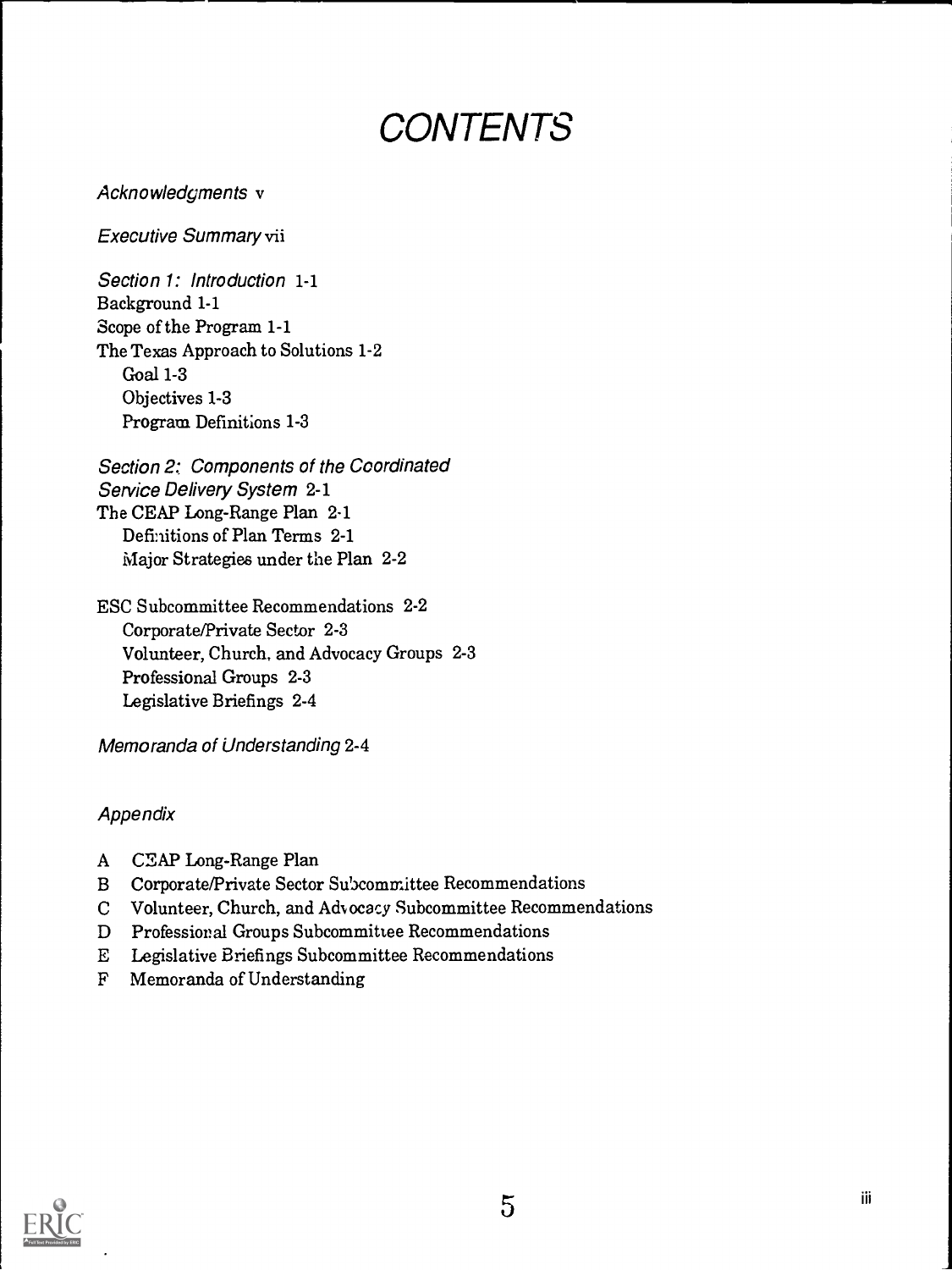## ACKNOWLEDGMENTS

The Texas Department of Human Services (DHS) wishes to acknowledge a number of people who helped develop the Coordinated Service Delivery System. The Collaborative Elder Abuse Prevention (CEAP) Project received overall direction from the following members of the Executive Steering Committee:

Martha Alien, assistant attorney general, Office of the Attorney General, State and County Division;

**Pam Carley, director, Client Services and** Rights, Texas Department of Mental Health and Mental Retardation;

Reverend Frank Dietz, executive director, Texas Conference of Churches;

Bob Elrod, administrator, Program Integrity of Nursing Home and Information Services, Texas Department of Health;

Charlotte Flynn, co-convenor, Gray Panthers of Austin;

 $\equiv$  Bob Kafka, president, Coalition of Texans with Disabilities;

Bert Kruger Smith, consultant, University of Texas, Hogg Foundation for Mental Health;

Judy Rouse, administrator, Adult Protective Services Division, Texas Department of Human Services;

Garol Silvus, president, Texas Federation of Women's Clubs;

 $\blacksquare$  Milton Lege, program and facilities specialist, Texas Rehabilitation Commission;

Kay Vacha, American Association of Retired Persons;

Judith Warren, Ph.D., Texas Agricultural Extension Service, Texas A & M University System; John Willis, state ombudsman/advocacy coordinator, Texas Department on Aging.

From DHS's Adult Protective Services Division, Mary Chavez, public awareness director, oversaw the daily management tasks necessary to ensure that project operations were accomplished. Ms. Chavez was also responsible for coordinating with the American Public Welfare Association to plan and develop three highly successful national conferences on adult protective services, which served as forums to promote training opportunities, public awareness, and research on abuse and neglect of elderly and disabled adults. Samantha Essary, conference aide, provided valuable clerical support in developing the national conferences.

From the Office of Strategic Management, Research, and Development, Special Projects Division, Garry L. McDaniel, M.A., M.Ed., served as project management specialist. Mr. McDaniel acted as planning consultant to the project, provided technical assistance, wrote and submitted reports to the funding source, and monitored progress on project operations.

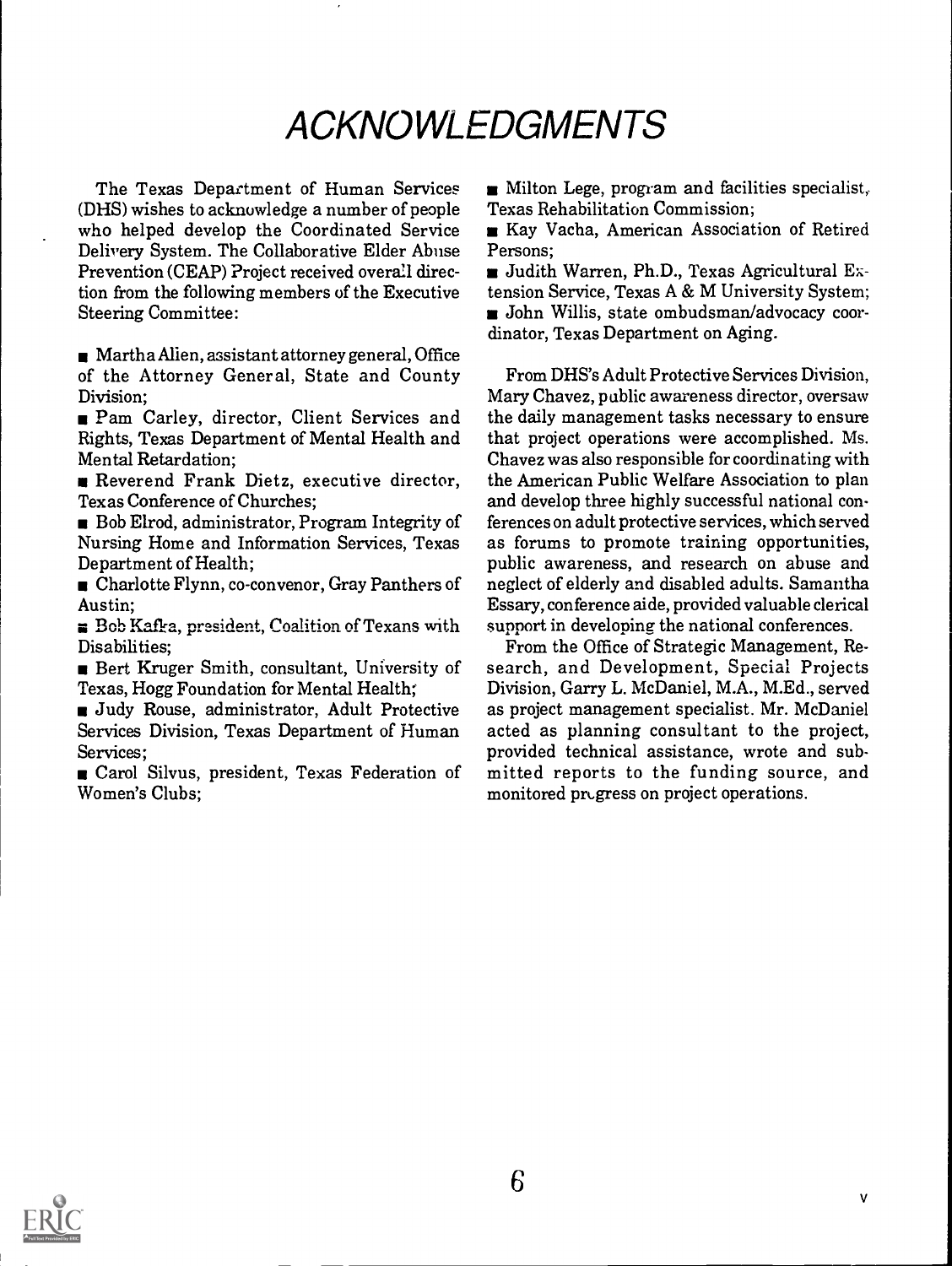## EXECUTIVE SUMMARY

About 2.6 million elderly and disabled people live in Texas. Researchers estimate that 4 percent of this vulnerable population is abused, neglected, and/or exploited annually. Probably ove. 100,000 far. To facilitate cooperation and collaboration among state agencies and private groups serving the elderly and disabled, the ESC members have accomplished the following tasks:

elderly and disabled Texans are victimized every year, many of them repeatedly.

To address the needs of this group, the Texas Department of Human Servies (DHS) cosponsored the Collaborative Elder Abuse Prevention (CEAP) Project with 13 other public and private organizations. These agencies make up the Executive Steering Committee (ESC), which gives overall direction to the project.

The goal of the CEAP Project is to develop a collaborative statewide effort to prevent abuse of elderly and disabled adults. The purpose of this document is to progress so



developed a long-range plan to address the essential needs of elderly and disabled adults;

s established four subcommittees to recommend strategies for achieving the long-range plan; and

negotiated and signed interagency agreements that clarify the roles and responsibilities of each<br>agency concerning investigations in facilities operated, licensed, certified, or registered by a state agency.

The ESC will continue to refine this document, the Texas Plan for a Coordinated Service Delivery System, as conditions and progress of the plan require .

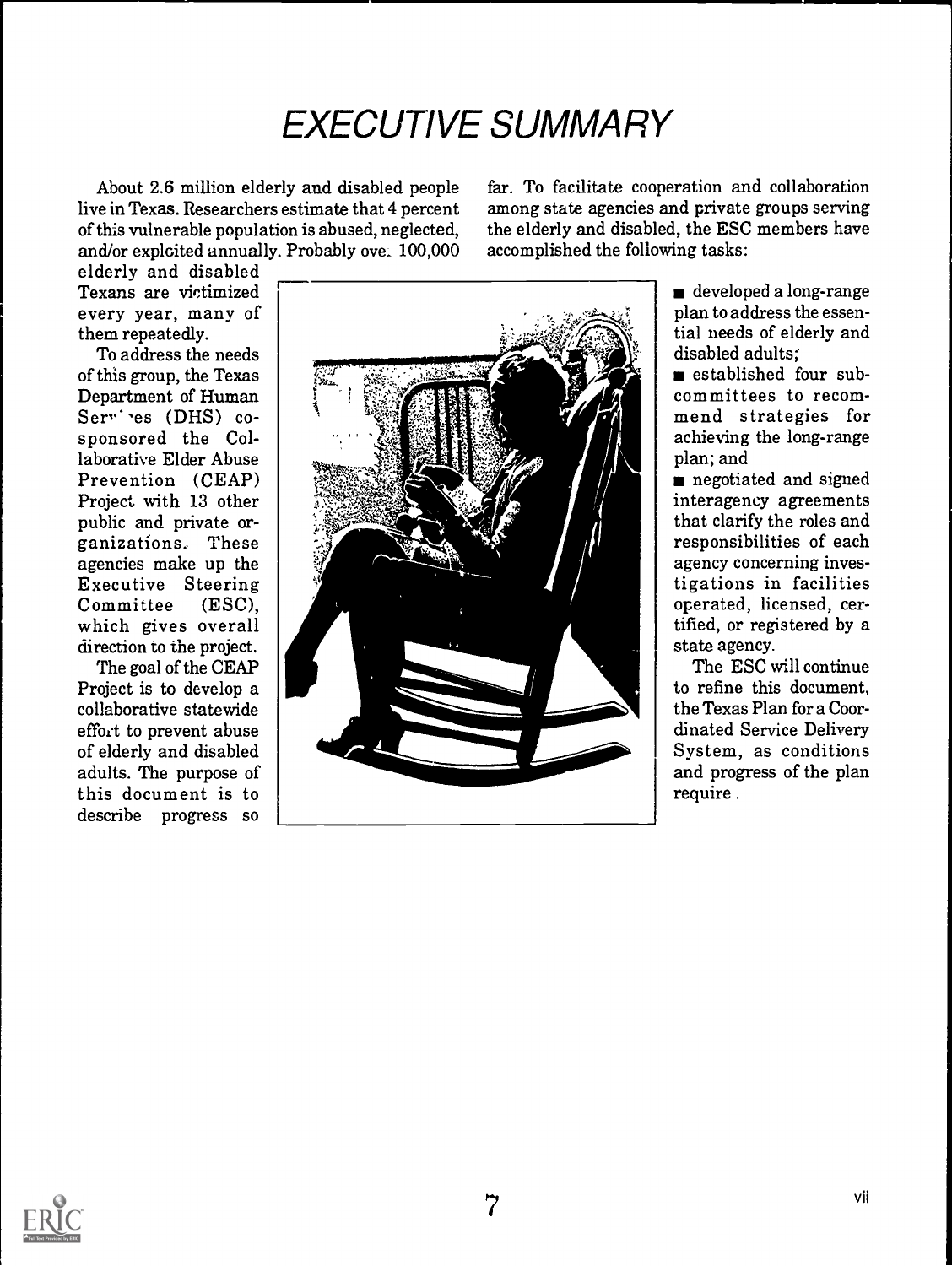

## 1 **INTRODUCTION**

## BACKGROUND

An estimated 100,000 elderly and disabled adults are abused in Texas each year. Many are battered or subjected to unreasonable and unnecessary confinement. Some are sexually abused. Many are verbally or emotionally abused. Some are overmedicated; others do not have adequate food, clothing, or medication. Some are swindled out of money or property by relatives or purported caregivers. Many are severely neglected by caregivers or by themselves.

## SCOPE OF THE PROGRAM

From September 1986 through August 1987, Adult Protective Services (APS) workers for the Texas Department of Human Services (DHS) investigated 15,647 reports of adult abuse. Of these, 75 percent were validated as needing protective services. Of the validated cases

 $\blacksquare$  47 percent involved self-neglect, the failure to provide one's self the necessary goods and services to avoid physical harm, mental anguish, or mental illness;

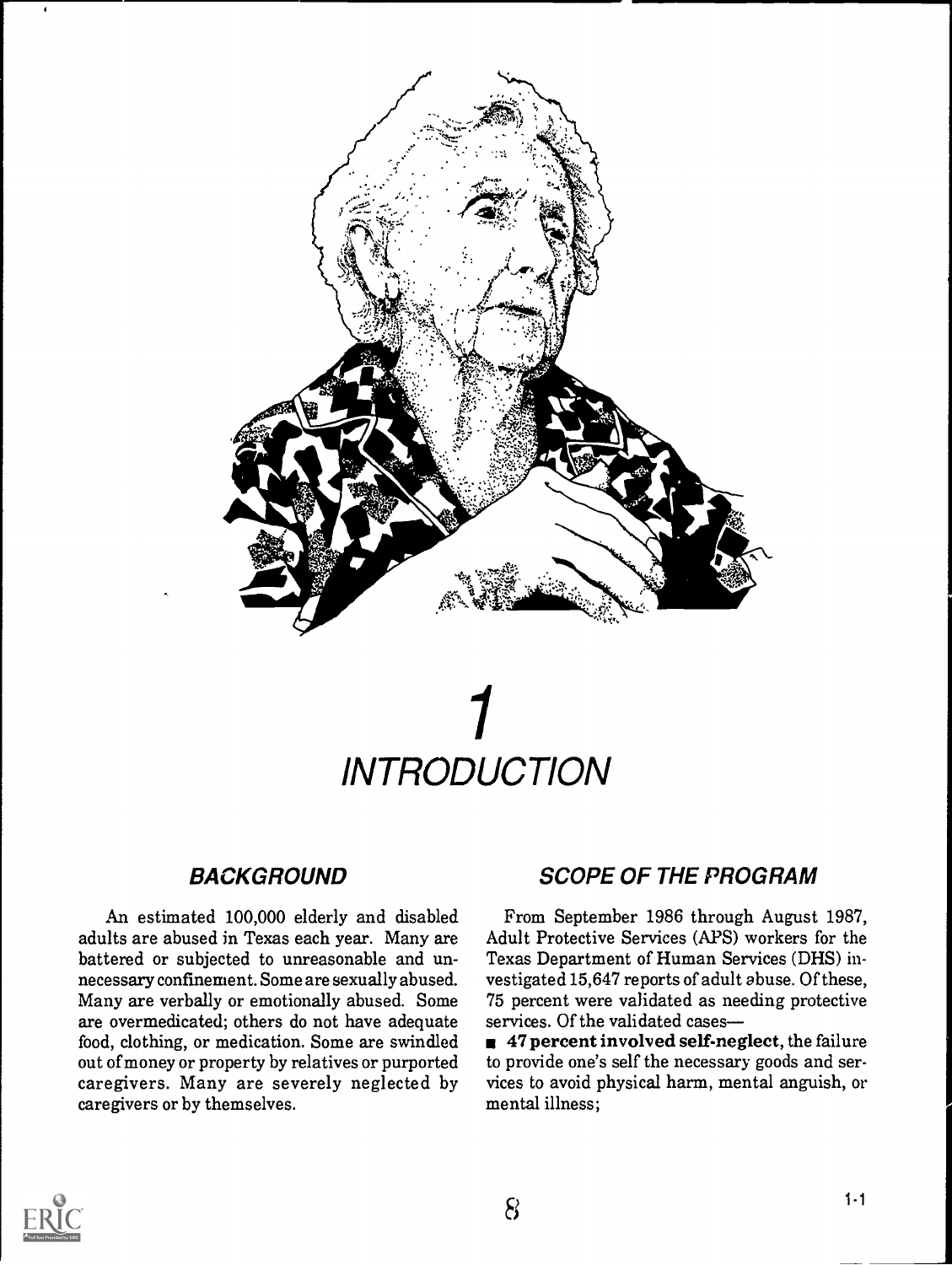**21** percent involved caregiver neglect, failure to provide an aged or disabled dependent the goods and services to avoid physical harm, mental anguish, or mental il'ness;

**19 percent involved physical abuse**, the willful infliction of injury, unreasonable confinement, or cruel punishment; and

 $\blacksquare$  13 percent involved exploitation, using the resources of an elderly or disabled person illegally or improperly for monetary benefit or personal gain.

While these figures may seem staggering, it is important to note that the U.S. House Select Subcommittee on Aging estimates that only 10 percent of all adult abuse cases are reported.

## THE TEXAS APPROACH TO SOLUTIONS

While many organizations and individuals have been addressing the problem of elder abuse within the framework of established programs and services, there has not been an organized effort at the state level among organizations, groups, and individuals involved in the prevention of elder abuse. A few states have made efforts toward collaboration and public awareness education on a statewide basis. However, no state has demonstrated a model for organizing elder abuse prevention among state agencies on aging, adult protective services agencies, the courts, law enforcement officials, consumer protection agencies, and voluntary groups.

To demonstrate such an approach to the problems, 6 private and 7 public agencies have collaborated to develop (1) a comprehensive, longrange plan for the prevention of elder abuse and (2) a method for achieving a coordinated service delivery system for abused and neglected elders. This effort is known as the Collaborative Elder Abuse Prevention (CEAP) Project. The 13 organizations involved in the development  $\gamma f$  the CEAP Project are the

- **Texas Federation of Women's Clubs**
- Goalition of Texans with Disabilities
- Gray Panthers of Texas
- **Hogg Foundation for Mental Health**
- $\blacksquare$  American Association of Retired Persons
- Texas Conference of Churches
- Texas Attorney General's Office
- **Texas Department on Aging**
- Texas Department of Health

Texas Department of Mental Health and Mental Retardation

- **Texas Rehabilitation Commission**
- Texas Agricultural Extension Service
- **Texas Department of Human Services**

Additionally, the CEAP Project has implemented a statewide campaign to increase public awareness of and ability to identify and report elder abuse and neglect.

The CEAP Project's Executive Steering Committee believes in respecting the right and desire of elderly and disabled people for the greatest

## **CASE HISTORY 1-CAREGIVER NEGLECT**

DHS's Adult Protective Services received a report that Ms. B's son was armed and dangerous, on drugs, and threatening to shoot anyone who came to his home. Mrs. B lived in an upstairs bedroom. The rest of the family had not been allowed to see her in a year.

The caseworker found the 94-year-old woman nude from the waist down; dehydrated; lying in her own feces, urine, and blood; with bedsores to the bone teeming with maggots. The stench was overpowering. Mrs. B screamed with pain when moved

and could not be dressed. Her skin had broken down so badly that she had to be placed in a body bag to be transferred to a stretcher.

When told that his mother's condition was serious enough to warrant placement in a nursing home, the son objected, asking, "Who will pay the utility bills here?" Mrs. B died two weeks later, and the son was convicted, under Section 2204 of the Texas Penal Code, of "willful neglect to an elderly individual causing physical harm."

1-2

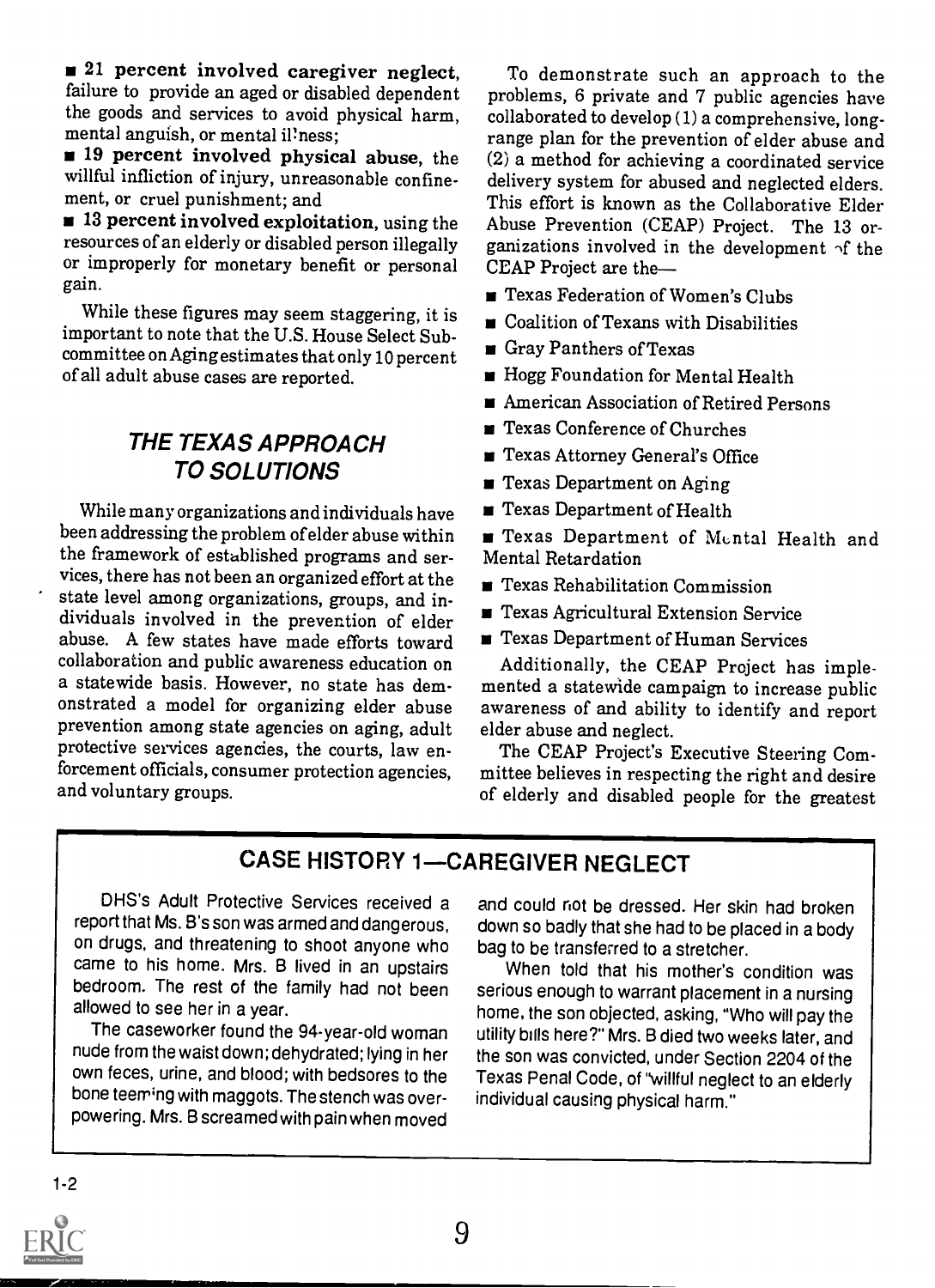degree of autonomy and self-determination. Services should be provided in the least restrictive setting, allowing individuals freedom to maintain their independence.

### Goal

The goal of the CEAP Project is-

 $\blacksquare$  to demonstrate a model collaborative statewide effort to deal with the issue of preventing the abuse of elderly and disabled adults.

### **Objectives**

To meet the project's goal, three objectives were established:

1. to develop a statewide, cross-organizational, comprehensive long-range plan for the prevention of elder abuse in Texas;

2. to deve! p a statewide structure for achieving a coordinated service-delivery system for abused elderly persons in Texas; and

3. to plan and implement a statewide public awareness campaign to recognize and prevent abuse of elderly persons in Texas.

## Program Definitions

Rather than categorize elder abuse programs as treatment (services) or prevention, the CEAP Project views all activities in elder abuse programs as preventive in nature and broadly defines elder abuse prevention on three levels:

**Primary prevention—activities that promote** health, well-being, and self-sufficiency among all elderly persons;<br>**secondary prevention**—activities that

promote health, well-being, and self-sufficiency of elderly persons at risk of being abused; and

 $\blacksquare$  tertiary prevention—activities that aim toward remediating the effects of abuse of elderly persons and eliminating its recurrence.

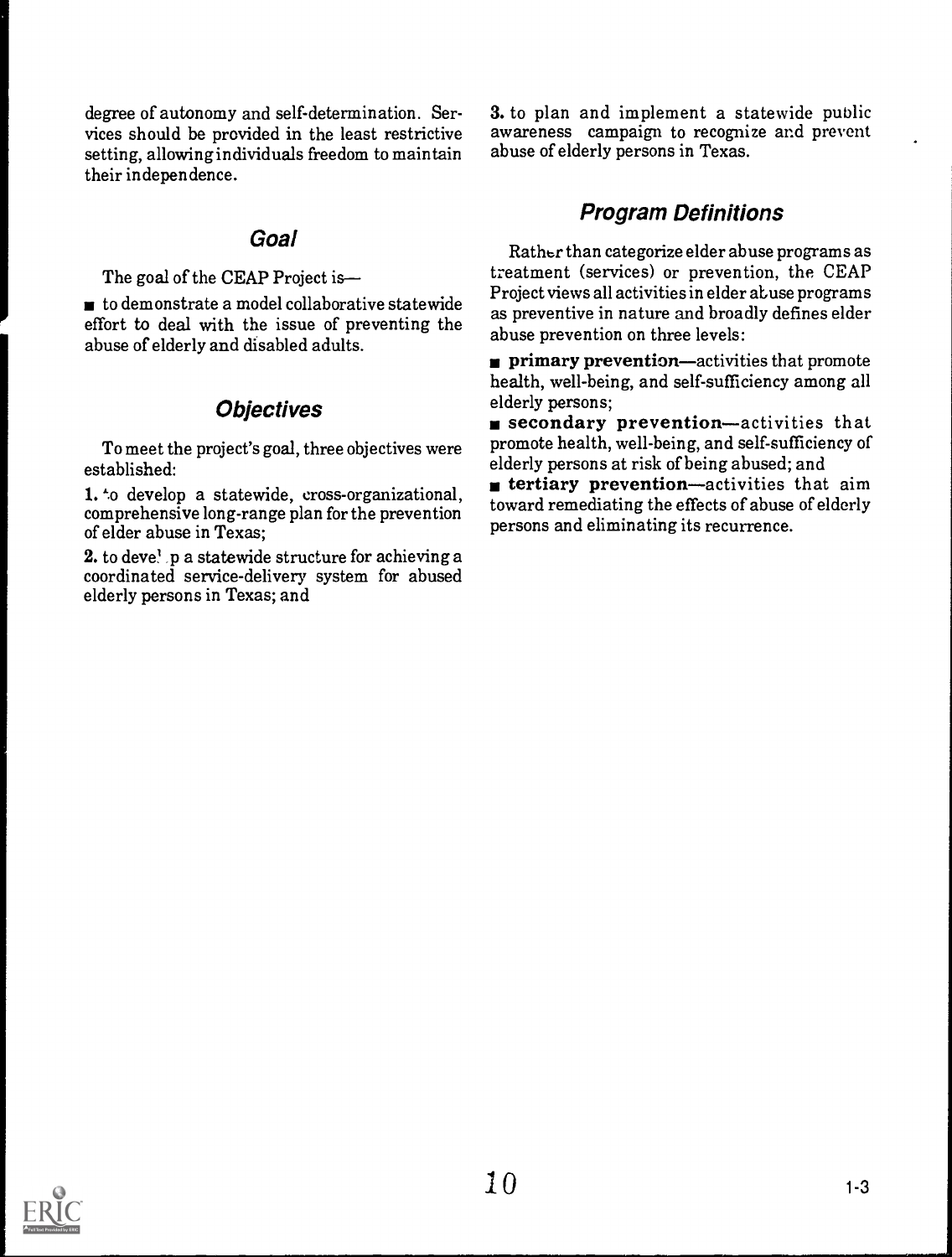

## $2\overline{)}$ **COMPONENTS** OF THE COORDINATED SERVICE DELIVERY SYSTEM

## THE CEAP LONQ RANGE PLAN

A national survey on  $a_{kj}$  in America showed that 8 percent of the population was 65 and older in 1950. By the year  $20^{00}$  13 percent of the total U.S. population will be in tyst age group; by 2030, the 65-and-older group will  $\mathcal{R}_{abc}$  up 21 percent of the population. These  $ch_{\theta_{\text{M}}\beta_{\text{eS}}}$  in the structure of American populations  $\left[\psi\right]$  pave enormous impact on the future of our so $c^{\mathrm{jet}}$  ,

The CEAP member-age<sub>n</sub>cies have developed a and st long-range plan to address  $,h_{0s}$ e issues crucial for ensuring that the needs  $\mathcal{N}$  elderly and disabled adults are adequately  $\frac{1}{4}$ ressed in the future. The long-range plan  $(\mathbf{App}_{\mathbf{A}}\mathbf{d}\mathbf{d}\mathbf{x} \mathbf{A})$  provides the

CEAP member-agencies and the state of Texas with the direction needed to coordinate planning and resources for serving the elderly and disabled over the next decade.

### Definition of Plan Terms

The comprehensive long-range plan includes a mission statement and specific directions, targets, and strategies for addressing abuse and neglect of elders and disabled adults in Texas. Directions, targets, and strategies are defined as follows: direction-a statement outlining a critical area where change is needed;

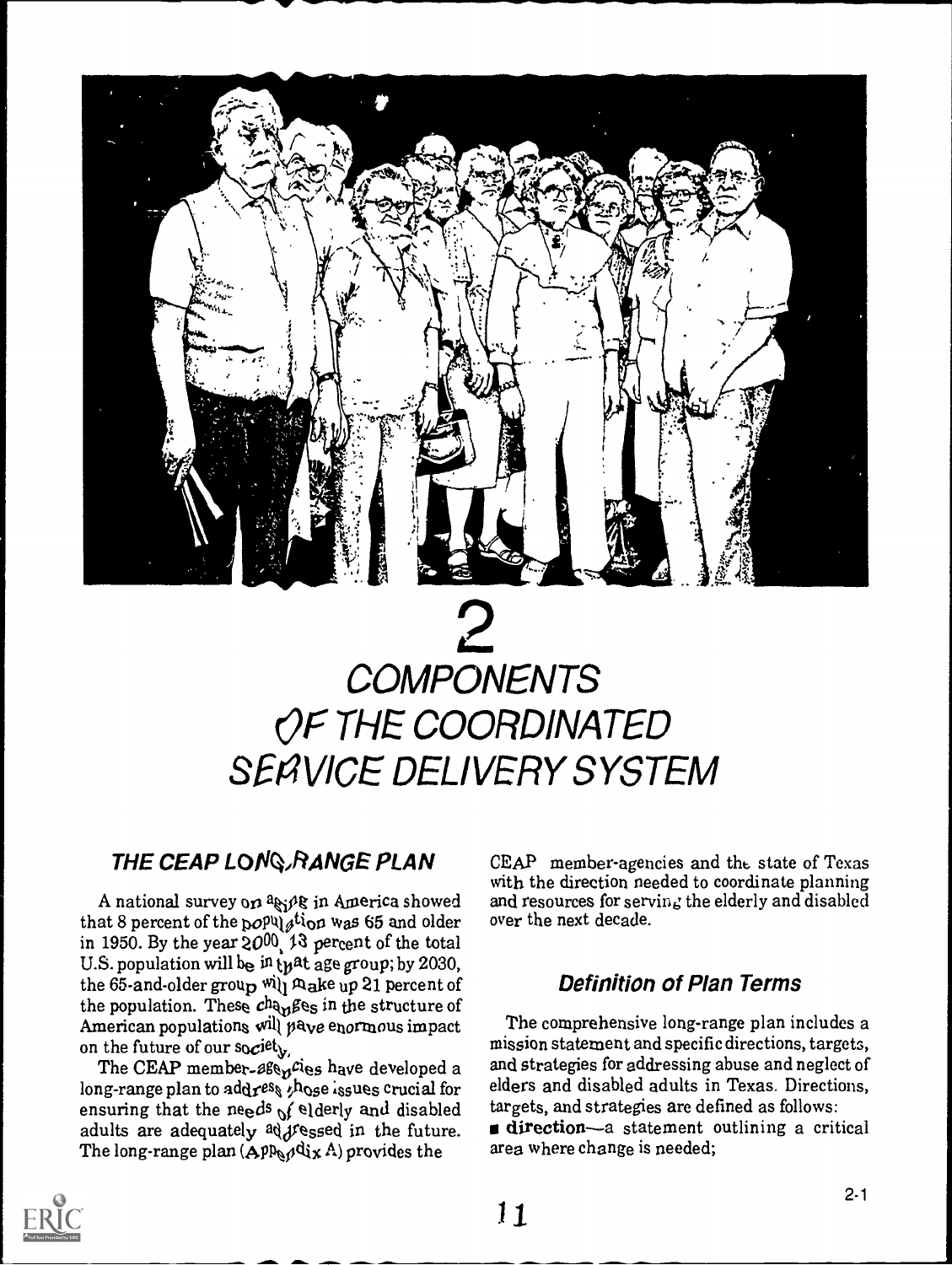**starget**—a statement written so that it describes how one can measure movement in a chosen direction, how much progress should be made by a certain date, or what kind of sustained progress might be achieved;

strategy-a statement of how to move in the chosen direction in order to achieve the results expressed in the targets.

### Major Strategies under the Plan

Major directions identified in the long-range plan are enhancing primary, secondary, and tertiary prevention and securing needed changes in legislation. The following paragraphs highlight the more crucial strategies under each direction.

Enhancing Primary Prevention. Major strategies toward the plan's first direction include the following:

identify roles and responsibilities among agencies serving elderly and disabled adults;

**m** improve collaboration among agencies serving elderly and disabled adults;

use more volunteers in public awareness activities; and

**n** promote programs to increase and reinforce the self-esteem, self-advocacy, and self-responsibility of elderly and disabled adults.

Enhancing Secondary Prevention. The plan contains the following main strategies for enhancing secondary prevention:

develop programs to relieve caregivers, such as respite care;

s pursue methods to strengthen and expand the ombudsman program;

dentify gaps in services and develop programs to fill those gaps; and

**promote training for those agencies involved in** 

the enforcement of institutional care standards, particularly in the care of the mentally retarded.

Enhancing Tertiary Prevention. Important strategies to enhance tertiary prevention follow:

a develop innovative means to increase specialized services, such as emergency shelter;

encourage local physicians and medical associations to increase the availability of medical care to victims; and

**n** encourage the use of multidisciplinary tear...s and case consultation.

Securing Changes in Legislation. The following main strategies will be employed in seeking needed legislation:

encourage advocacy groups to support legislation and increased funding for the prevention and treatment of abuse;

encourage the amendment of pertinent legislation to clarify roles and responsibilities of state agencies serving elderly and disabled adults;

explore the feasibility of a statewide public guardianship program as well as other less restrictive alternatives; and

encourage changes in the law to increase the accountability of guardians.

### ESC SUBCOMMITTEE **RECOMMENDATIONS**

The project's Executive Steering Committee (ESC) formed four subcommittees responsible for recommending strategies to achieve the longrange plan: (1) the Subcommittee for Involving the Corporate/Private Sector; (2) the Subcommittee for Volunteer, Church, and Advocacy Groups; (3) the Subcommittee for Professional Groups; and (4) the Subcommittee for Legislative Briefing Ses-

## **CASE HISTORY 2-PHYSICAL ABUSE**

An alcoholic dentist in his 50s was beating up his alcoholic mother, who was in her 70s. The APS caseworker found the mother in her bed, unable to move because of a neck injury, with bruises on her wrists. She admitted that her son had injured her, but she refused to press charges.

The victim was confused, disoriented, and incompetent. APS arranged for a guardian, who filed charges against the son under the Family Code and made him move out of the house. The client now lives at home with no further problems.

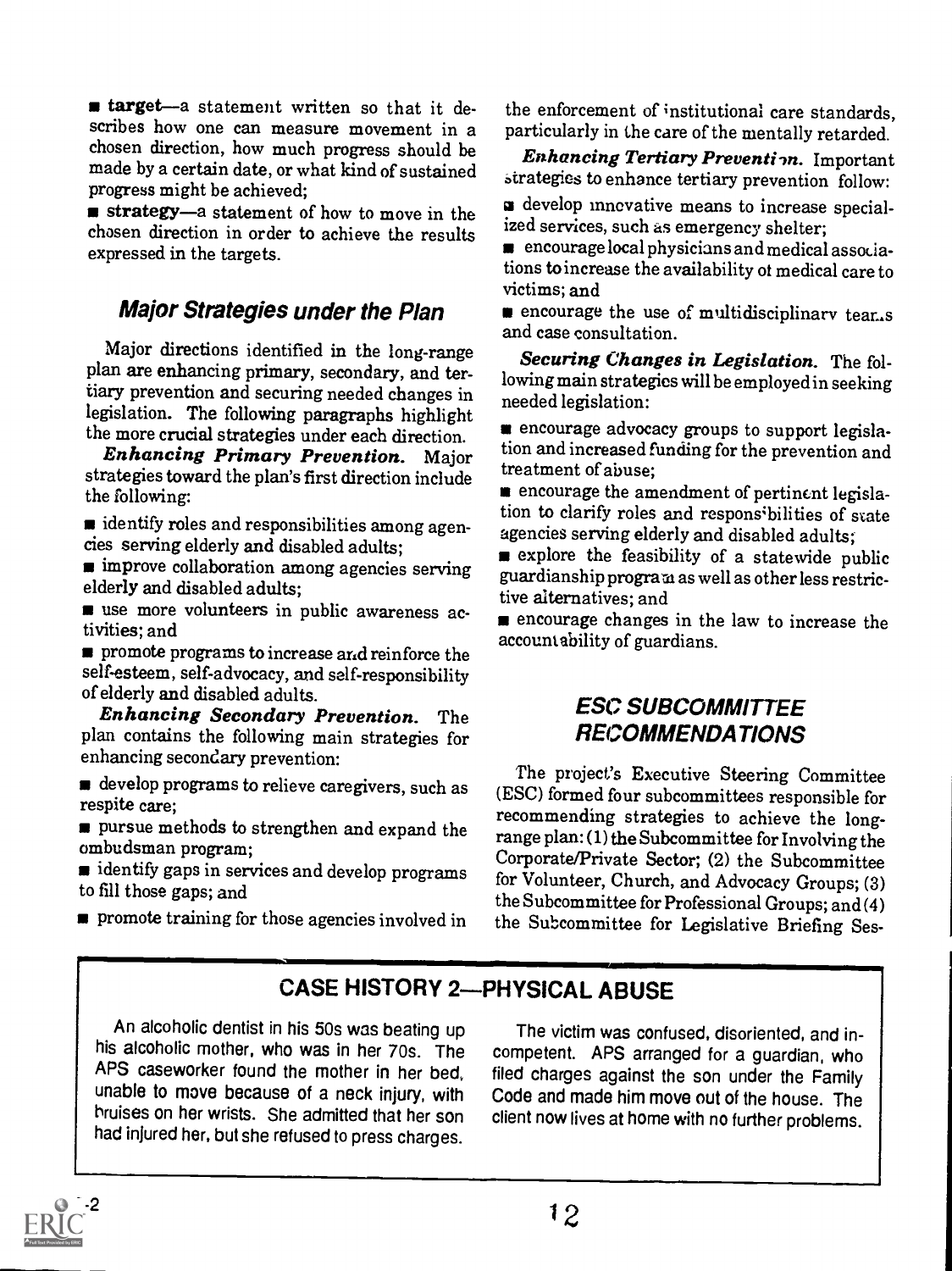sions. While detailed recommendations have been developed by each subcommittee, it is important to note that their activities will continue as the directions, targets, and strategies listed in the long-range plan are realized. The following paragraphs summarize major recommendations made by each committee.

## Corporate/Private Sector

Recommendations for involving the private sec $tor (dctailed in Appendix B) can be summarized as$ follov a:

identify a point-of-contact in each DHS region for coordination with corporate/private sector groups;

provide annual training opportunities for APS regional directors and APS staff;

develop media products with vignettes depicting community coordination; and

 $\blacksquare$  implement activities such as training and orientation for volunteers, develop community contacts to help implement an ongoing "marketing" approach acceptable to industry, and provide grassroots political organizations with information about legislative priorities.

## Volunteer, Church, and Advocacy Groups

Appendix C gives details of recommendations for involving the voluntary sector; highlights follow:

dentify local community liaison groups modeled after the CEAP ESC;

 $\blacksquare$  identify major community stakeholders with an interest in preventing abuse and neglect of elderly and disabled pecple;

hold community awareness meetings;

develop generic public awareness training programs; and

evaluate and follow up on the community awareness meetings.

## Professional Groups

Appendix D gives details on subcommittee recommendations for involv'ag professionals; the highlights are as follows:

plan and carry out a public awareness program tailored to the specific professional group; and  $\blacksquare$  develop a prevention program for each professional group.

## CASE HISTORY 3-FINANCIAL EXPLOITATION

Ellen H., Ph.D., 86 years old, was a former university professor who lived with Ms. T, aged 84, in Ms. T's boarding home. Ms. T was known for taking in the homeless and destitute, particularly mental health patients.

Dr. H's ircome was \$400 per month. She had a respiratory condition for which she refused treatment, thought that she was running a major city bank, presented herself as the mayor's executive assistant, and claimed to advise the president of the United States. She regularly attended city council meetings of this large metropolitan area.

Dr. H and Ms. T were being exploited by an acquaintance. Taking advantage of their memory loss, this man would accept money for service never rendered, cash their checks, and keep the money.The man moved Dr. H into his sister's home, charging Dr. H \$400 per month.

The caseworker could find no one to file for guardianship; the client had few assets and no relatives. The D.A. declined to prosecute for exploitation.

Dr. H died of active tuberculosis (previously undiagnosed) six weeks after the move.

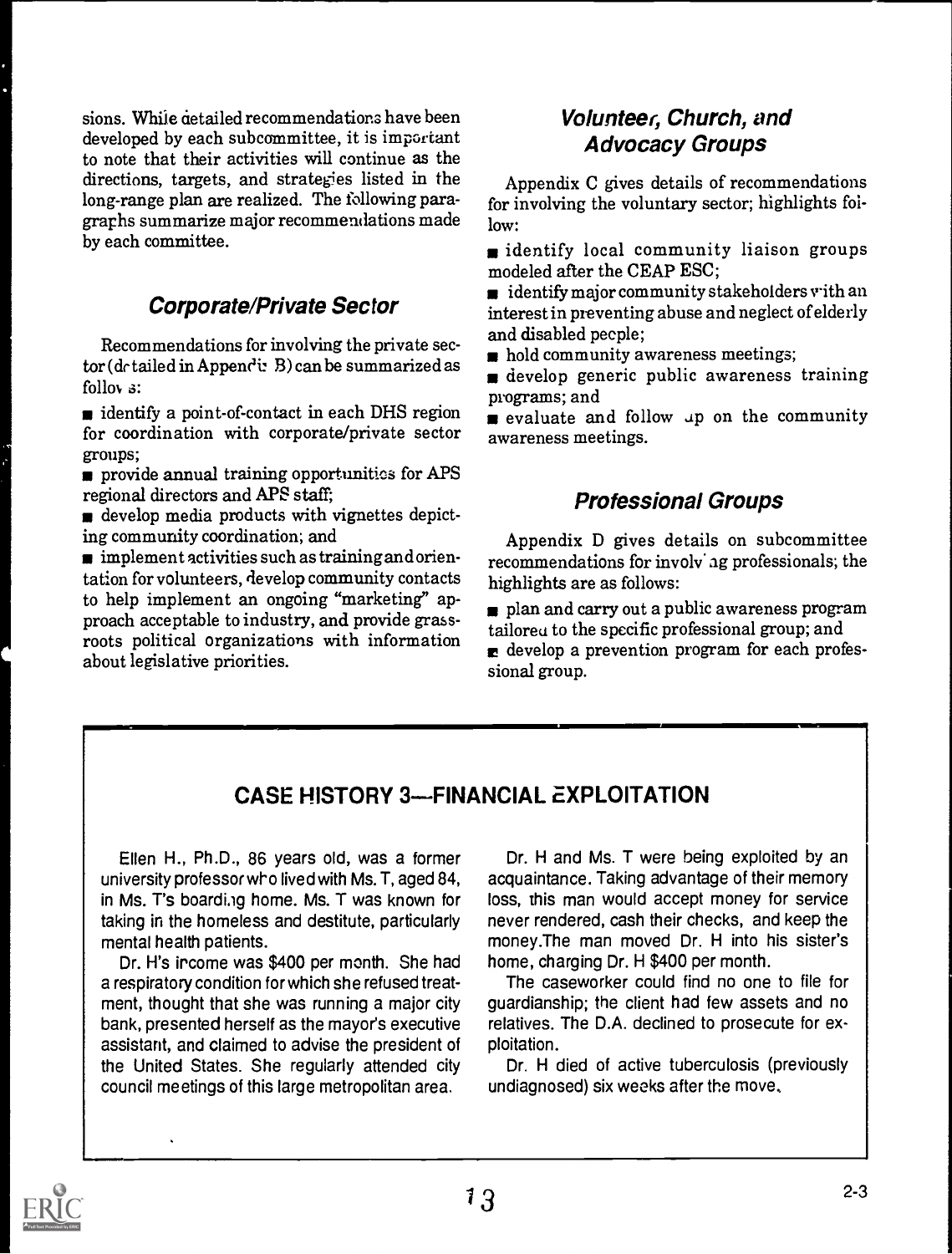## Legislative Briefings

Recommendations of the subcommittee (detailed in Appendix E) can be summarized as follows:

advocate for recognizing Elder Abuse Prevention Week each year;

 $\blacksquare$  encourage support appropriations to fund APS staff at 100 percent of need, provide support services and respite care, and increase funding for community care services; and

inform other groups about the CEAP strategies and enlist their support.

## MEMORANDA OF UNDERSTANDING

The members of the ESC have begun to act upon the directions and strategies agreed to in the longrange plan and suggested by the various subcom-

mittees. To ward these ends, agreements that clarify the roles and responsibilities ofeach agency regarding elder abuse and neglect were signed by Texas state agencies.

These agreements (copies of which appear in Appendix F) summarize the new procedures related to investigations in facilities operated, licensed, certified, or registered by a state agency.

The agencies that have signed memoranda of understanding are

Texas Department of Health

Texas Department of Mental Health and Mental Retardation

- Texas School for the Blind
- Texas School for the Deaf  $\blacksquare$

Texas Commission for the Blind/Criss Cole **Center** 

- Texas Commission on Alcohol and Drug Abuse
- $\blacksquare$  Texas Department on Aging
- Texas Department of Human Services

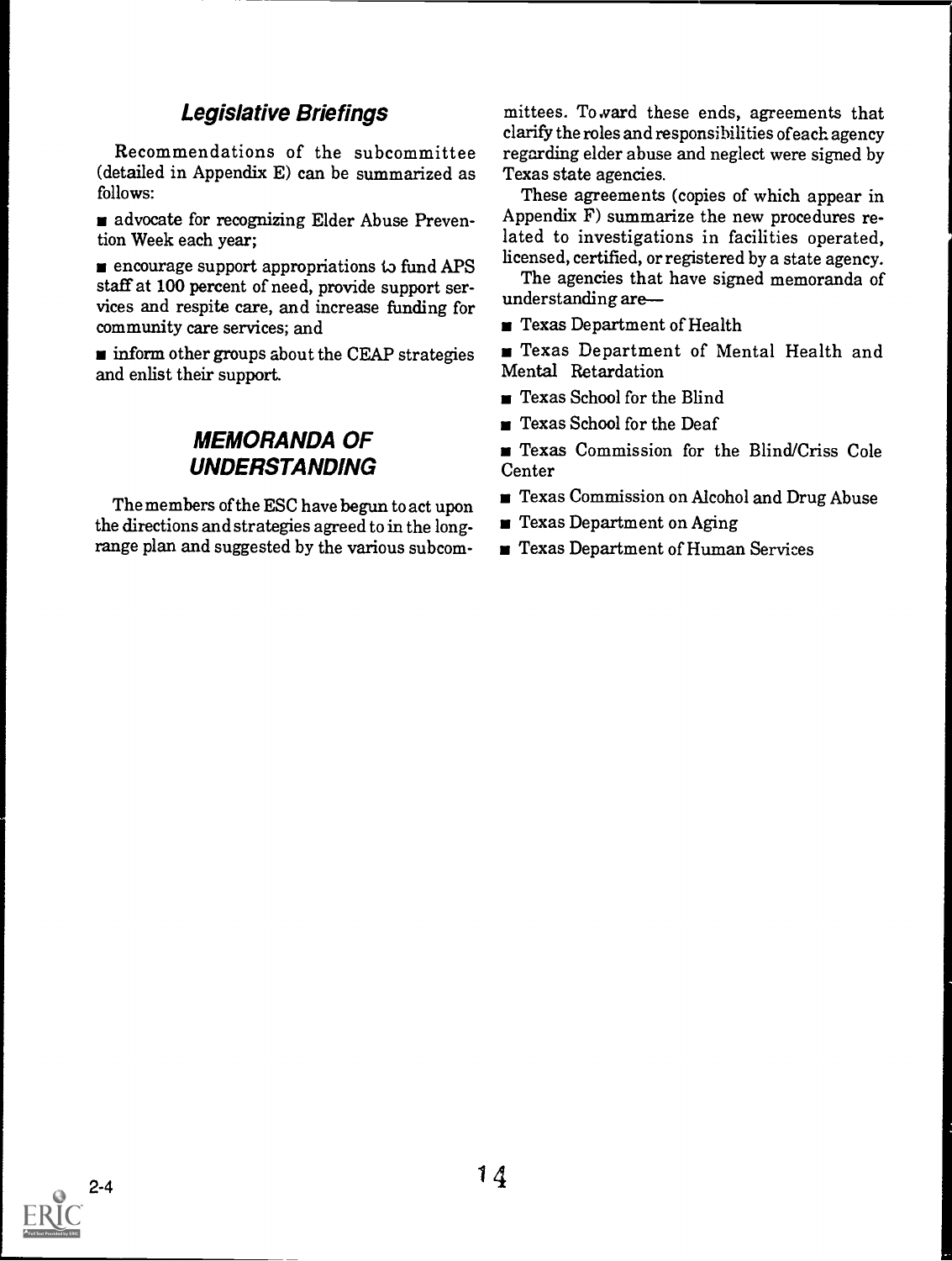

Collaborative Elder Abuse Prevention Project



P.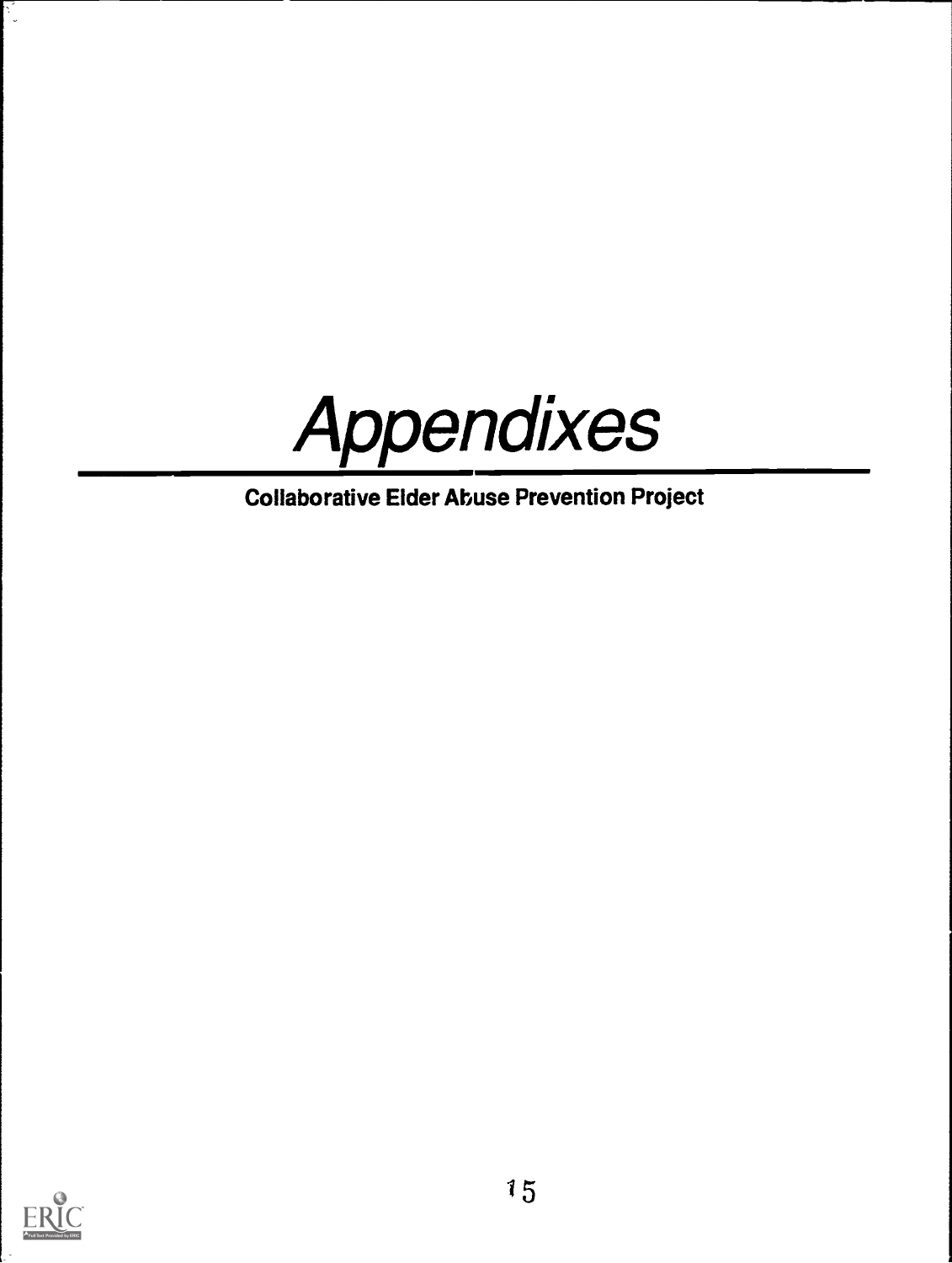#### APPENDIX A

#### COLLABORATIVE ELDER ABUSE PREVENTION PROJECT LONG-RANGE PLAN

#### MISSION STATEMENT

The mission of the Collaborative Elder Abuse Prevention CEAP) Project is to provide the leadership necessary to coordinate and develop statewide efforts for (1) preventing abuse and neglect of aged and disabled Texans, and (2) promoting their dignity and worth.

This mission will be accomplished through inter-agency collaborative efforts in promoting supportive interventions to address physical, financial, social, legal problems, and provision of services which are adequate in amount to meet service needs. The CEAP Project will promote the least restrictive alternative to maltreatment while respecting the rights of aged and disabled citizens.

#### EXECUTIVE STEERING COMMITTEE MEMBERSHIP

Texas Federation of Women's Club Coalition of Texans with Disabilities Gray Panthers of Texas Hogg Foundation for Mental Health American Association of Retired Persons Texas Conference of Churches Texas Attorney General's Office Texas Department on Aging Texas Department of Health Texas Department of Mental Health and Mental Retardation Texas Rehabilitation Commission Texas Agricultural Extension Service Texas Department of Human Services

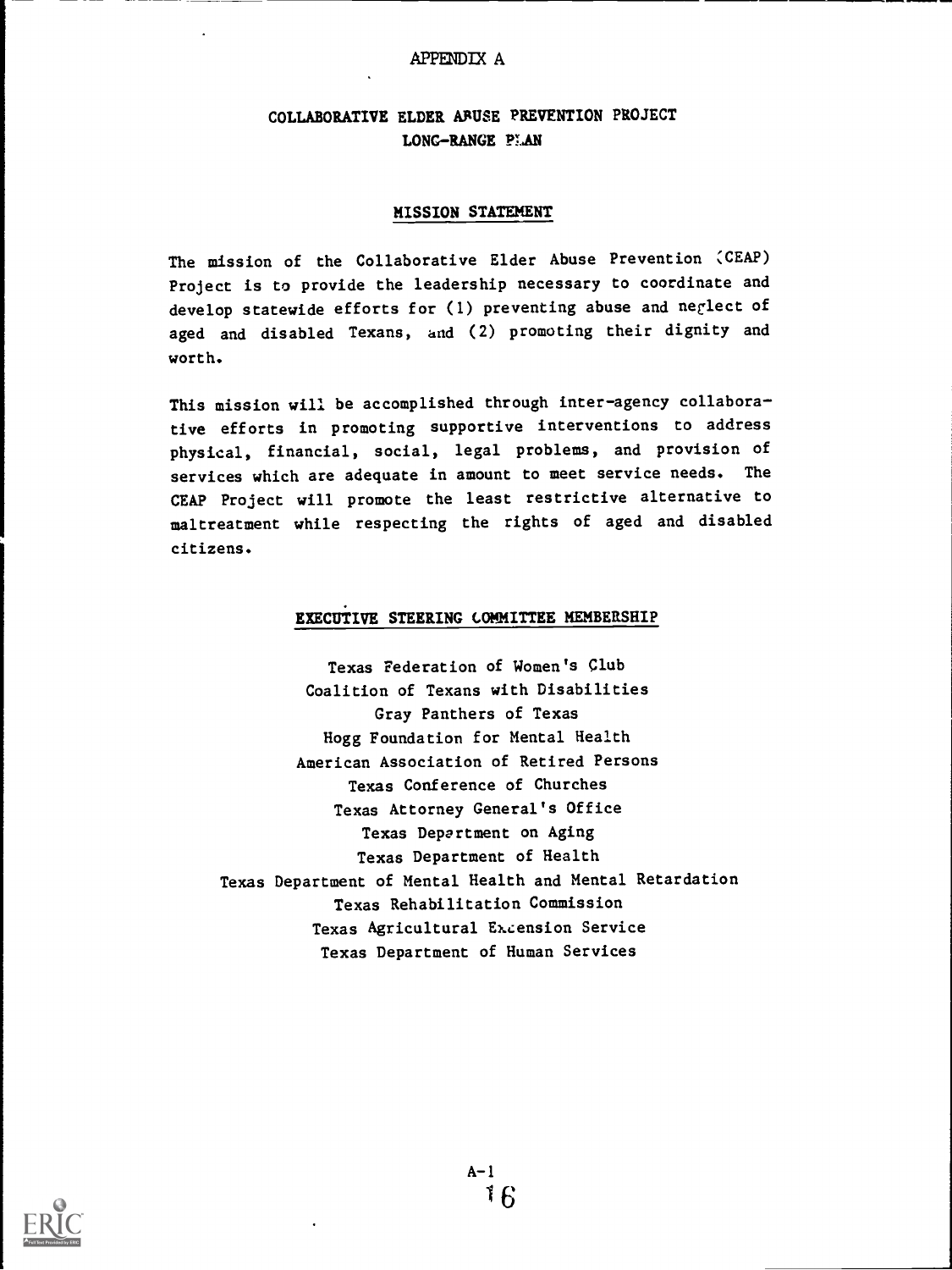DIRECTION 1: ENHANCE PRIMARY : REVENTION IN TEXAS

- Target 1.1: Increase public awareness of abuse\* as measured by survey esults
- Target 1.2: Ia,rease public awareness as measured by increased support for programs.

Strategies:

- (1.a) Identify roles and responsibilities of the organizations represented by Executive Steering Committee (ESC) members related to primary prevention and promote increased collaboration and networking between member groups. Examples of collaboration might include the production and distribution of media materials and the expansion of media campaigns.
- (1.b) Promote increased collaboration and networking between the ESC and other groups such as the Texas Council of Churches, Texas Federation of Women's Clubs, the Council of Family Violence, and the Texas Agricultural Extension Service.
- (1.c) Increase the use of volunteers in public awareness activities that provide general information regarding the law and available community care services.
- (1.d) Promote training for families and caregivers, as well as for professional groups such as law enforcement agencies, judges, clergy, lawyers, and health/mental health care professional on the identification and prevention of abuse.
- (1.e) Develop innovative means to encourage changes in societal attitudes regarding aged and disabled adults, as well as attitudes about the use of violence as a coping mechanism. This would include addressing the socializing forces in society. An example might be a project to work with producers of popular media to reduce stereotyping by promoting positive models of elderly and disabled adults.
- (1.f) Promote programs to increase and reinforce the self-esteem, self-advocacy, and self responsibility of the aged and disabled.
- (1.g) Identify and work to remove the financial,legal, physical, and social barriers faced by the aged and disabled.

\* The term "abuse" refers to abuse, neglect or exploitation of elderly and disabled persons.

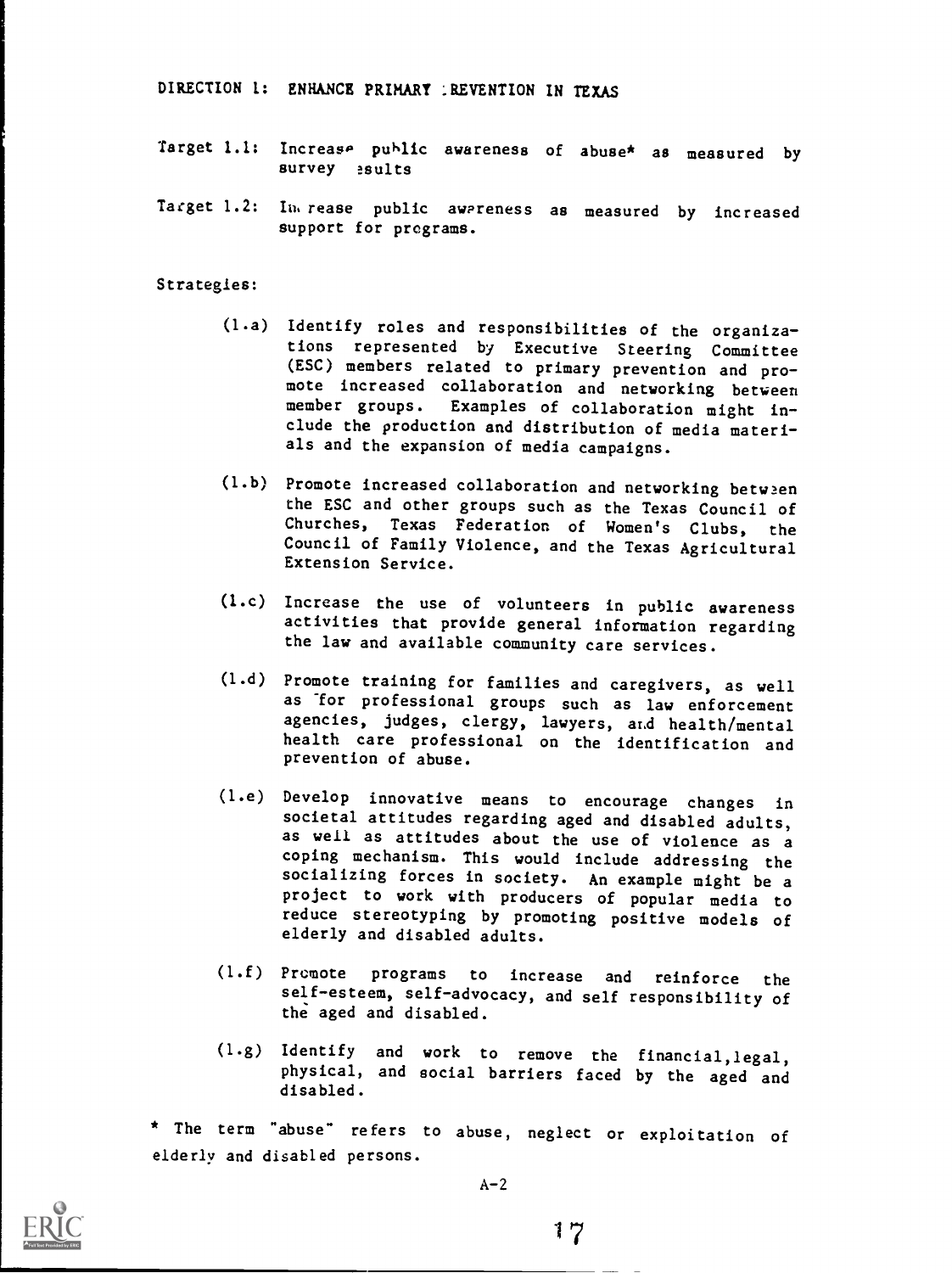- (1.h) Continue to explore the feasibility of expanding the ESC's long-term role in primary prevention.
- (1.i) Promote continued intensive training of health care professionals involved in enforcement of institutional care standards, particularly in the area of long-term care.
- (1.j) Promote the development, utilization, and dissemination of research, such as the "Key Informant Survey" and Adult Protective Services Conference, which results in a better understanding of the problem of abuse.
- (1.k) Encourage the private sector to develop and support tangible efforts toward the prevention of abuse.

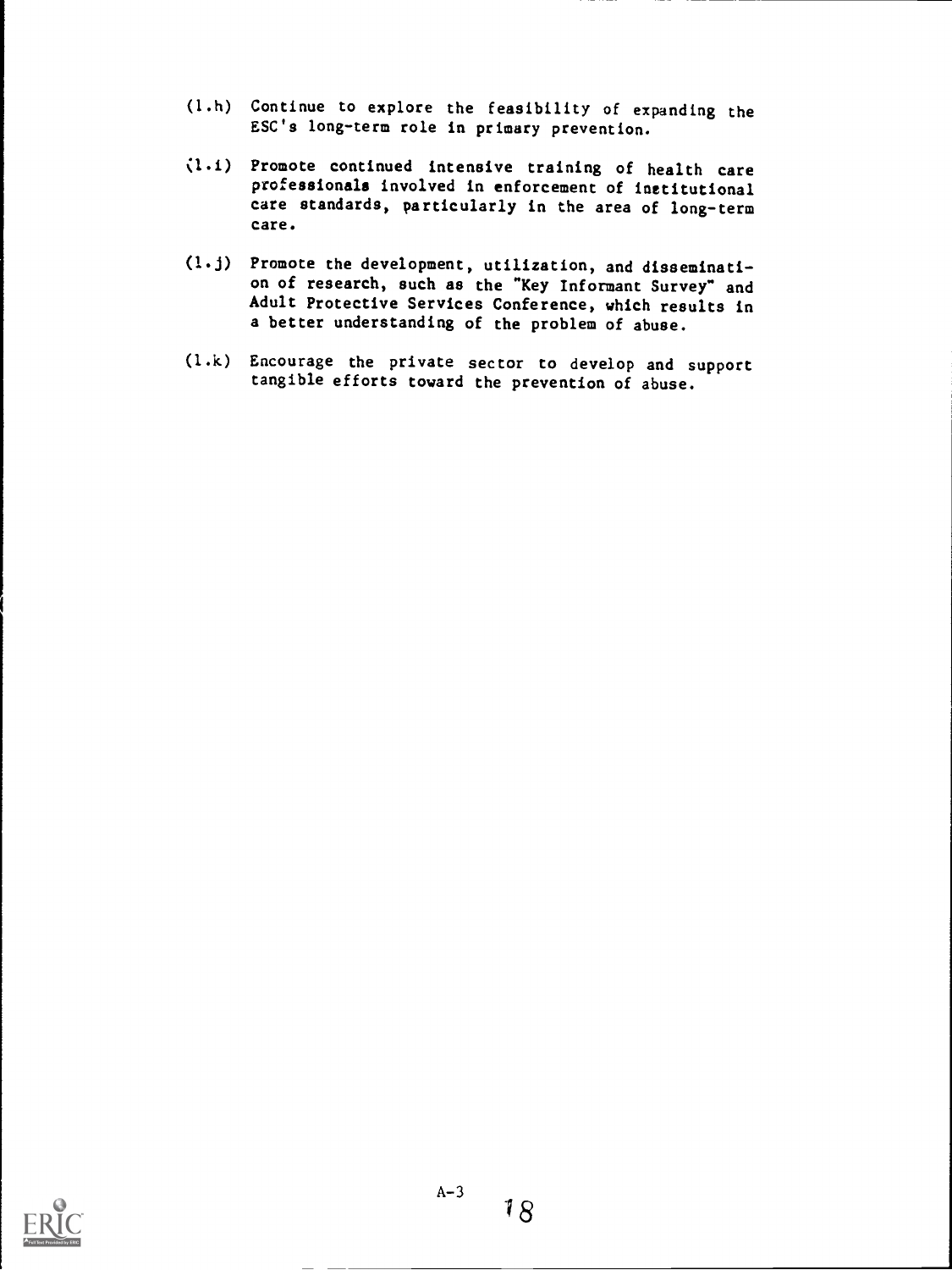DIRECTION 2: ENHANCE SECONDARY PREVENTION IN TEXAS

- Target 2.1: By June of 1988, implement inter-agency agreements which coordinate secondary prevention activities to fill gaps and avoid duplication in services.
- Target 2.2: Increase the availability of services to vulnerable adults at risk of being abused.

#### Strategies:

- (2.a) Identify the roles and responsibilities of the organizations represented by the ESC members related to secondary prevention, and promote increased collaboration and networking between member groups.
- (2.b) Actively promote the use of volunteers in public awareness activities.
- (2.c) Develop creative ways in which to use volunteers can be used to help fill gaps in services.
- (2.d) Pursue opportunities to increase community-based services.
- (2.e) Develop programs to provide relief for caregivers such as respite care.
- (2.f) Develop methods to increase counseling services.
- (2.g) Pursue methods to strengthen and expand the ombudsman program.
- (2.h) Identify gaps in services and develop programs to fill those gaps.
- (2.i) Continue to explore the feasibility of expanding the ESC's long-term role in secondary prevention.
- (2.j) Promote training for those agencies involved in en forcement of institutional care standards--particularly in the care of mentally retarded adults.

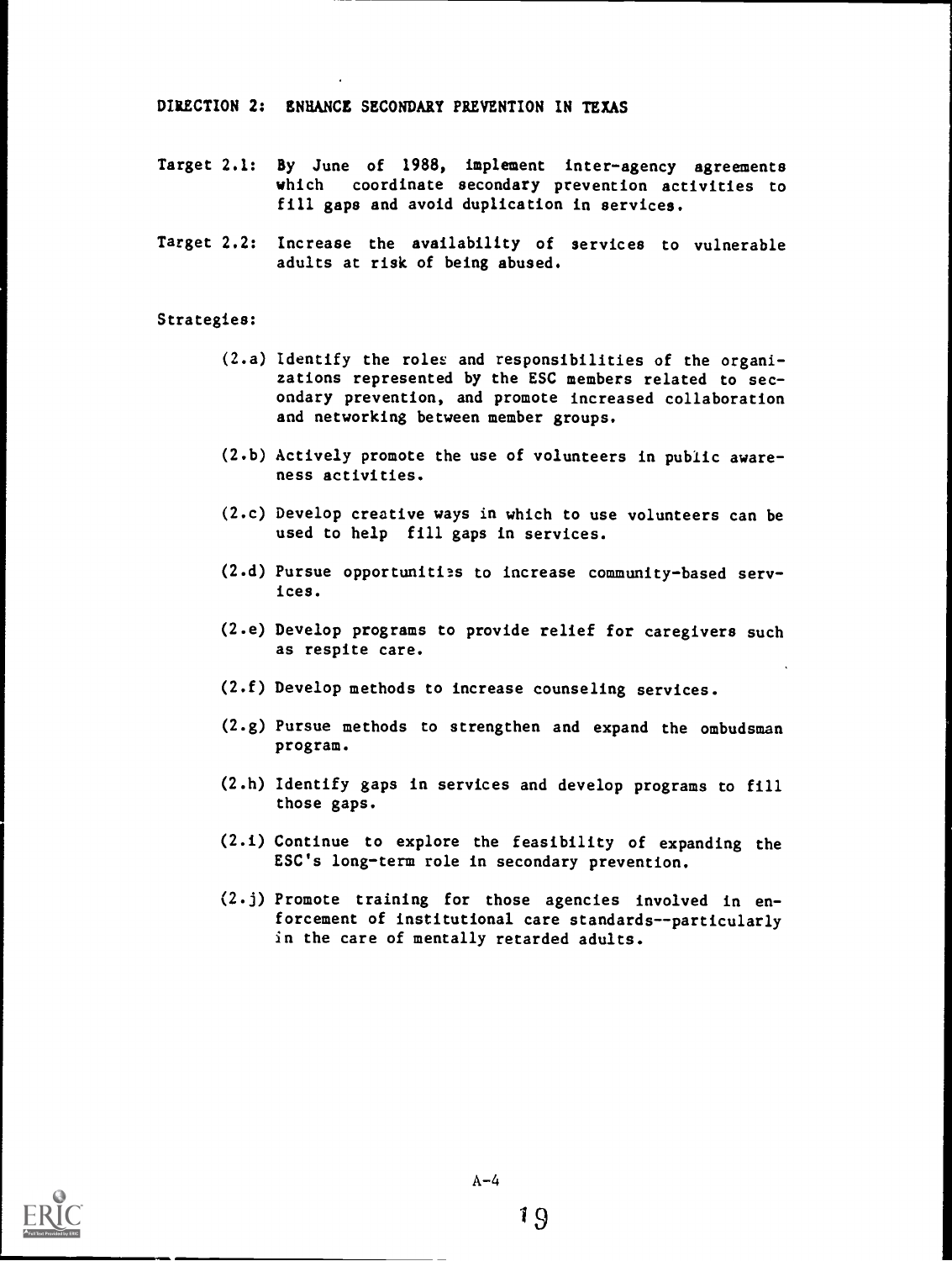#### DIRECTION 3: ENHANCE TERTIARY PREVENTION IN TEXAS

- Target 3.1: By January 1, 1988, inter-agency agreements will be signed implementing Sunset legislation to coordinate tertiary prevention to fill gaps and avoid duplication in services.
- Target 3.2: Increase the availability of services to vulnerable adults in a state of abuse, neglect, or exploitation.

#### Strategies:

- (3.a) Identify roles and responsibilities of the organizations represented by the ESC members related to tertiary prevention and promote increased collaboration and networking between member groups.
- (3.b) Promote the use of volunteers to carry out public awareness activities.
- (3.c) Increase public awareness focused on reporting suspected abuse.
- (3.d) Develop innovative means to increase specialized serv ices such as emergency shelter to meet the needs of abused adults.
- (3.e) Encourage the cooperation of local physicians and medical associations to increase the availability of medical care for elderly and disabled victims of abuse and neglect.
- (3.f) Encourage the use of multi-disciplinary teams and case consultation.
- (3.g) Improve the working relationships between state agencies, churches, law enforcement agencies, the judiciary system\* and health/mental health care professionals such as through the establishment of coordinated/integrated case manageuent procedures.
- (3.h) Continue to explore the feasibility of expanding the ESC's long-term role in tertiary prevention.

\* The term "judiciary system" includes judges, parole officers, and the district attorney's office.

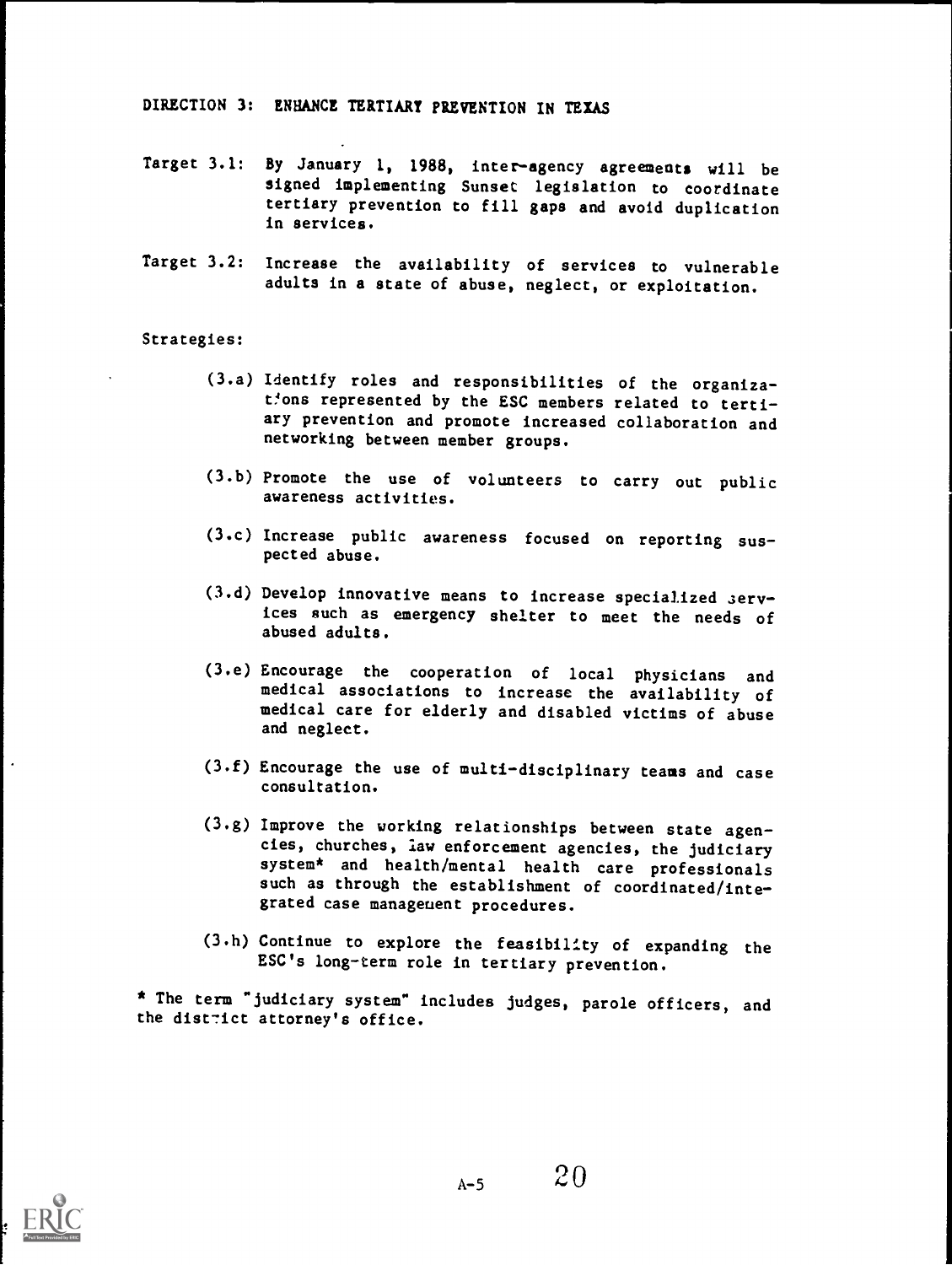DIRECTION 4: SECURE NECESSARY CHANGES IN LEGISLATION PERTINENT TO THE PROTECTION OF ADULTS.

- Target 4.1: By 1991, funding available for the prevention and treatment of abuse will be sufficient to meet the needs of the affected population.
- Target 4.2: Continue to promote legislation which clearly defines the roles and responsibilities of the various state agencies which provide services to aged and disabled adults.
- Target 4.3: During the 1989 legislative session, promote legislation addressing guardianship issues.
- Target 4.4: During the 1989 legislative session, secure funding of agencies to expand the training of staff involved in the delivery of services to the elderly and disabled.

#### Strategies:

- (4.a) Encourage advocacy efforts to support legislation and increase funding for the prevention and treatment of abuse.
- (4.b) Encourage the amendment of pertinent legislation to clarify roles and responsibilities of the various state agencies which provided services to aged and disabled adults.
- (4.c) Encourage the feasiblity of <sup>a</sup> statewide public guardianship program as well as other less restrictive alternatives.
- (4.d) Encourage the enforcement of current laws regarding the annual accounting by guardians.
- (4.e) Encourage changes in the law to improve the accountability of guardians.

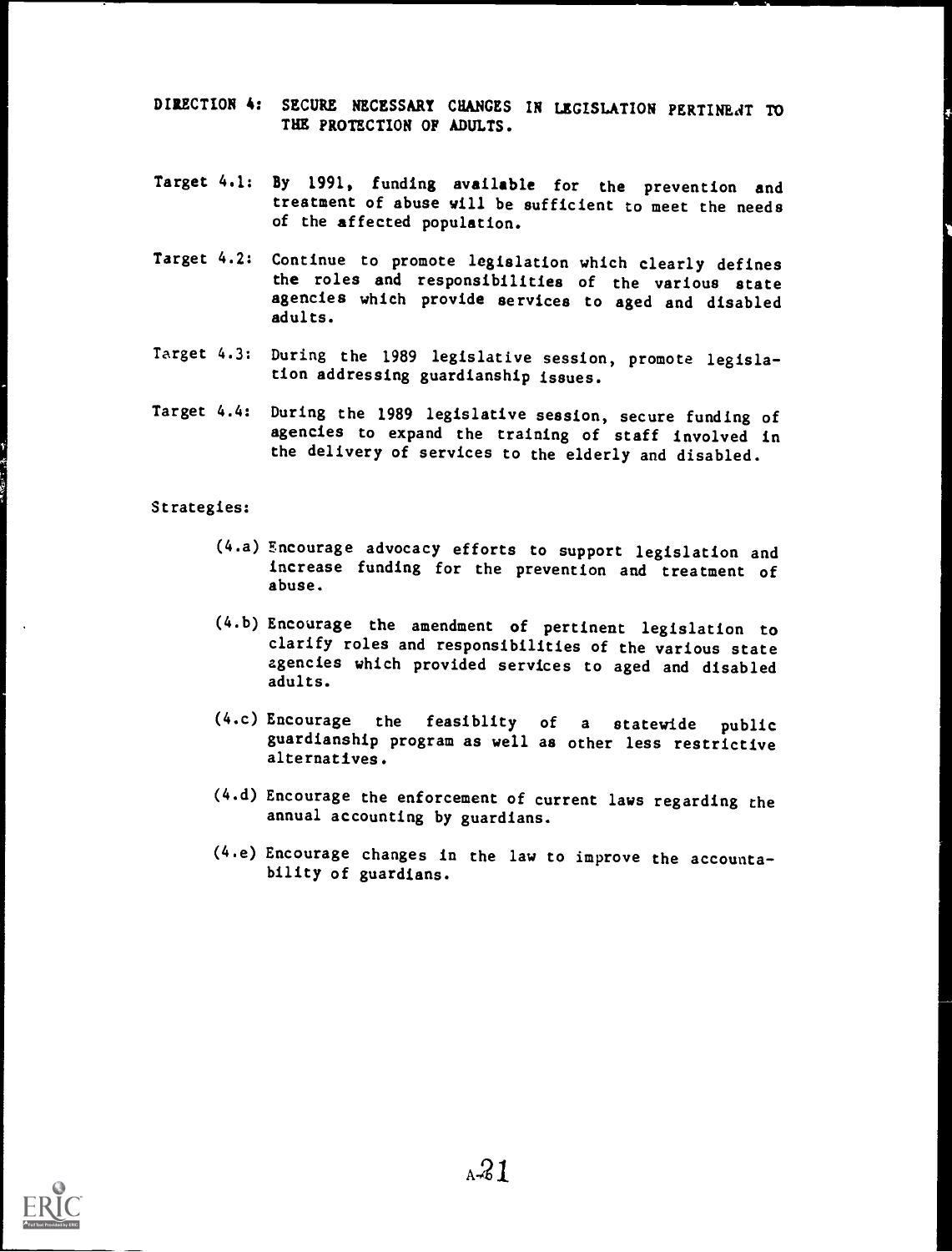#### APPENDIX B

#### COLLABORATIVE ELDER ABUSE PREVENTION PROJECT

#### CORPORATE/PRIVATE SECTOR SUBCOMMITTEE RECOMMENTATIONS

 $of --$ The Corpolate/Community Support Subcommittee is composed

- o John Willis, Chairperson, Texas Department on Aging;
- o Bert Kruger Smith, Hogg Foundation for Mental Health; and
- o Ron Trull, Texas Rehabilitation Commission.

The following suggestions are presented in order to expand the involvement of local corporate and private sector groups in the identification and prevention of elder abuse and neglect--

- 1. Each TDHS region should designate a point-of-contact for coordination with corporate and private sector groups. This person should be an experienced Adult Protective Services (APS) worker possessing good interpersonal communication skills, :romotional abilities, and a high interest in community development.
- 2. TDHS should provide, at a minimum, annual in-depth training opportunities for all APS Regional Directors and APS staff to include:
	- o Orientation to the proper use of slide shows and other publicity resources;
	- o Discussions of how to interpret when interver n is necessary - philosophy of self-determination vs self-abuse;
	- o Discussion of what constitutes the least restrictive method of intervention;
	- o Discussion of the most effective models of community coordination;
	- o Identification of potential joint training opportunities at the regional level - AAA's, TRC, TDOA, TDHS, etc.



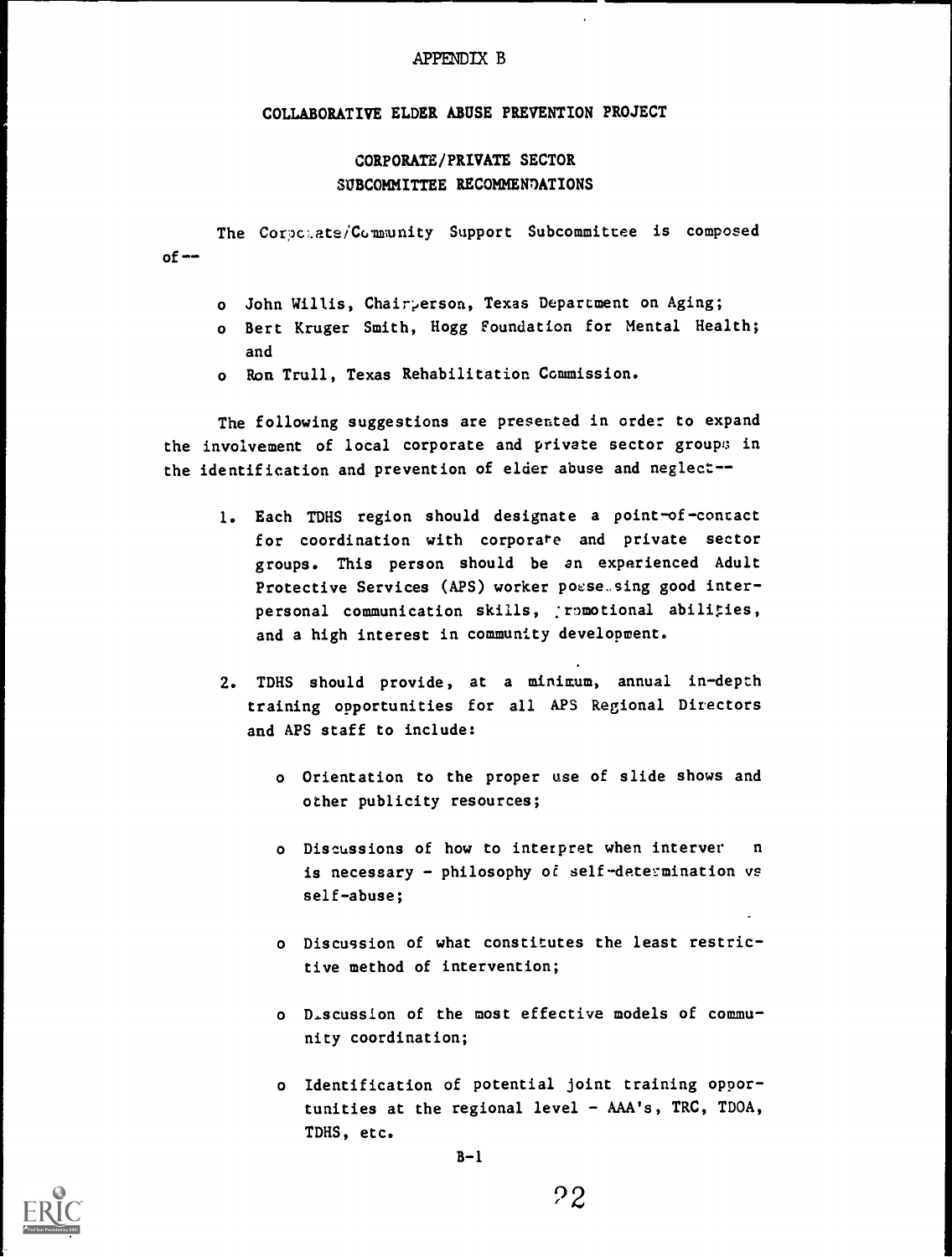- 3. TDHS should develop video cassettes depicting various vignettes involving some aspect of community coordination such as 1) discussions with hospital discharge planners or 2) orientation sessions for corporate and private sector groups.
- 4. Regional staff should consider implementing the following activities-
	- o Develop coordination at the regional level to involve private sector and corporate representatives. These orientation sessions could be used to identify possible volunteers for future follow-up.
	- o Schedule on-going training and orientation for volunteers promoting programs which stress prevention alternatives, resulting benefits to family members, and cost savings to business which provide adequate preventive services.
	- o Use community contacts to help develop an on-going market approach acceptable to industry.
	- o Through private sector and corporate advocacy groups, provide information to grass roots political 'structures regarding legislative priorities for future funding and commitment to human services.

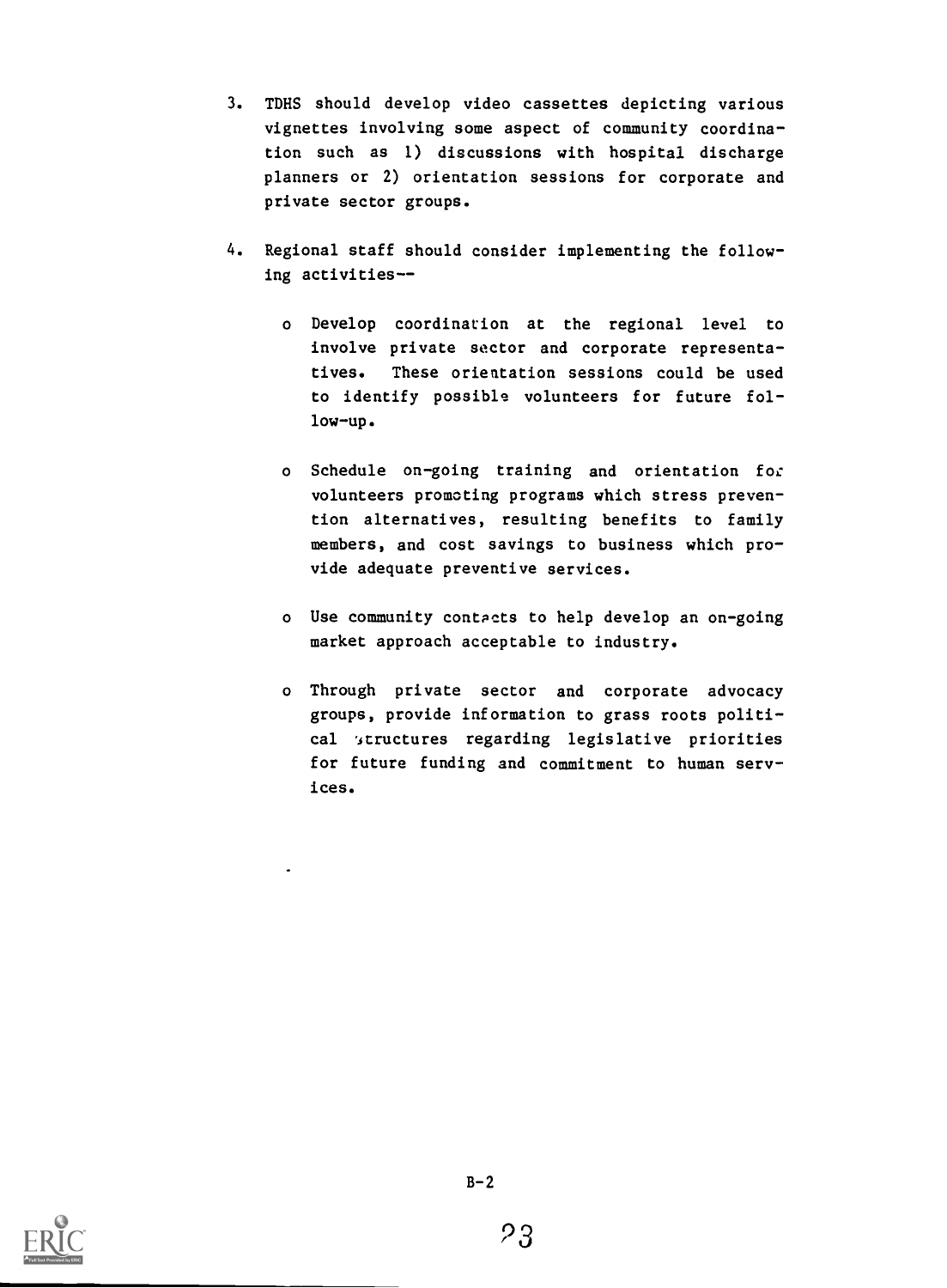#### APPENDIX C

#### COLLABORATIVE ELDER ABUSE PREVENTION PROJECT

VOLUNTEER, CHURCH, & ADVOCACY GROUP DEVELOPMENT SUBCOMMITTEE

The Volunteer, Church & Advocacy Group Development Subcommittee members are--

- <sup>o</sup> Judith Warren, Ph.D., Chairperson, Texas Agricultural Extension Service;
- o Kay Vacha, Ph.D., American Association of Retired Persons;
- o Reverend Frank Dietz, Texas Council of Churches;
- o Mary Chavez, Texas Department of Human Services; and
- o Garry L. Mc Daniel, M. Ed., M.A., Texas Department of Human Services.

The Volunteer, Church & Advocacy Group Development Subcommittee has determined that the CEAP Executive Steering Committee (ESC) will be the model for the development of commuait, groups throughout the state of.Texas. The current ESC will serve as the central source of contact and an information clearinghouse for each community steering committee.

The involvement of volunteers in the prevention of elder abuse is a crucial step in reaching two goals: 1) bringing about public awareness of the elder abuse and neglect dilemma and 2) determining both public and private sector solutions. Volunteer groups including church and advocacy groups are a resource that can often be tapped at the local, state and national level. While <sup>a</sup> group's national organization may be quite usefully involved in an issue, the focus of guidelines set forth here as related to the CEAP Project will be involvement of volunteers at a local and state level.

Various ESC members will be responsible for developing community support groups with the following model as a guide--

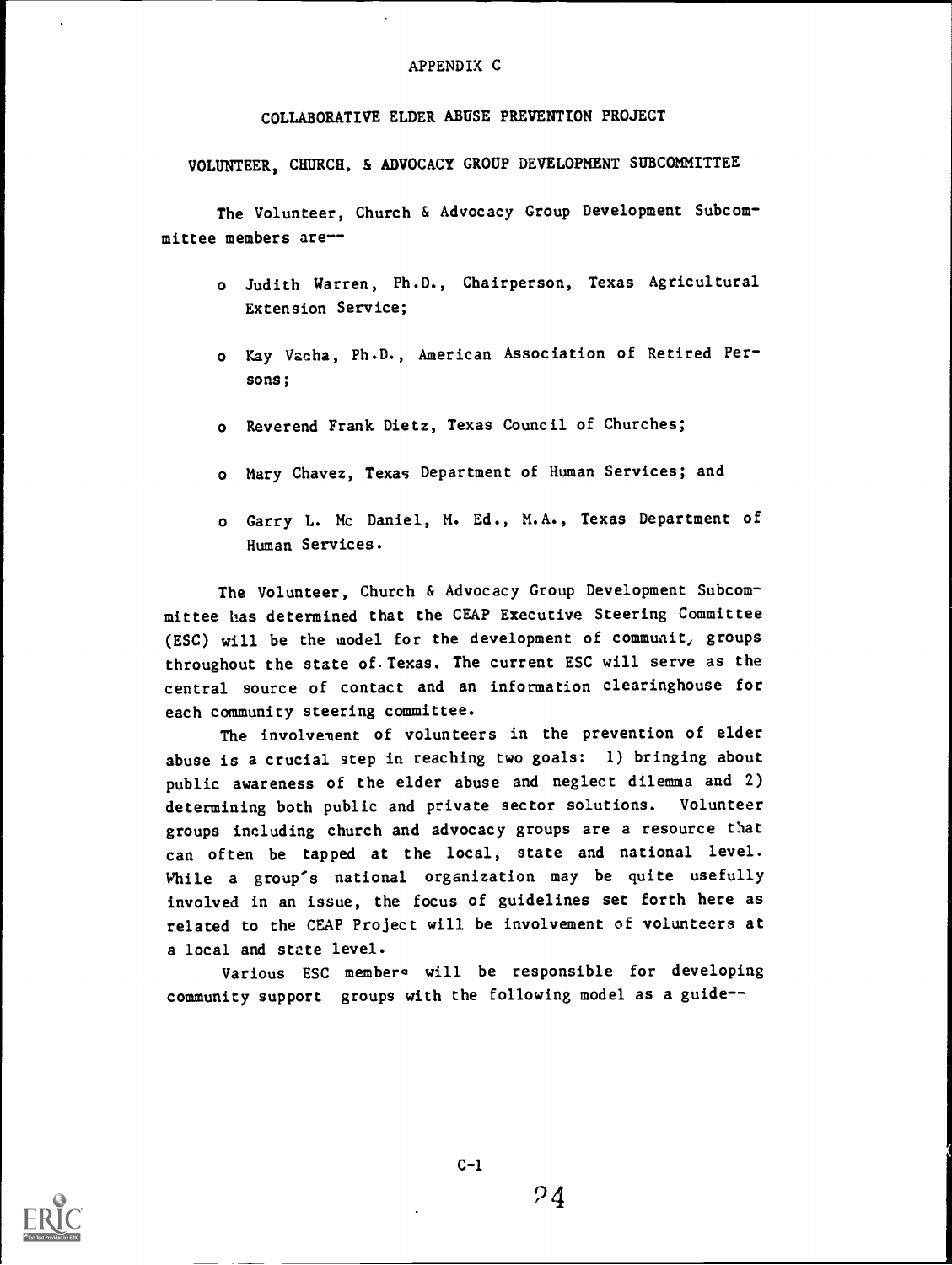#### 1. IDENTIFY INTEREST

Identifying the volunteer groups, religious associations, councils, conferences and advocacy groups with potential interest in abuse prevention is the first step to mobilizing volunteers as a force in prevention.

- A. A primary strategy includes recruiting local affiliates of the CEAP Executive Steering Committee (ESC) and determining areas of the state where a critical mass of interested affiliates exists (a critical mass is three or more interested affiliates). Representation on the ESC includes AARP, Texas Conference of Churches, The Hogg Foundation, Texas Department of Human Services, Texas Department on Aging, Gray Panthers, Texas Agricultural Extension Service, Coalition of Texans with Disabilities, Texas Rehabilitation Commission, Texas Federation of Women's Clubs, Texas Department of Mental Health and Mental Retardation, Texas Department of Health, and the Texas Attorney General's Office.
- B. Several areas (up to five for 1989) of the state will then be selected by the ESC and Texas Department of Human Services (DHS) for ESC replication. By focusing replication efforts on those areas where a critical mass of interest exists the opportunity for creating community awareness and developing local responses is maximized.
- C. Working with a list of interested affiliates, the local DHS regional contact will schedule an information meeting to establish a local steering committee/coalition.
- D. The local steering committee will be encouraged to be modeled on the state level of ESC.
- E. Commitments to participate will be obtained from local steering committee members.
- F. A second strategy involves contacting participants of the 10 Public Forums on Elder Abuse and Prevention held in Texas during 1987 and 1988 for their assistance in



25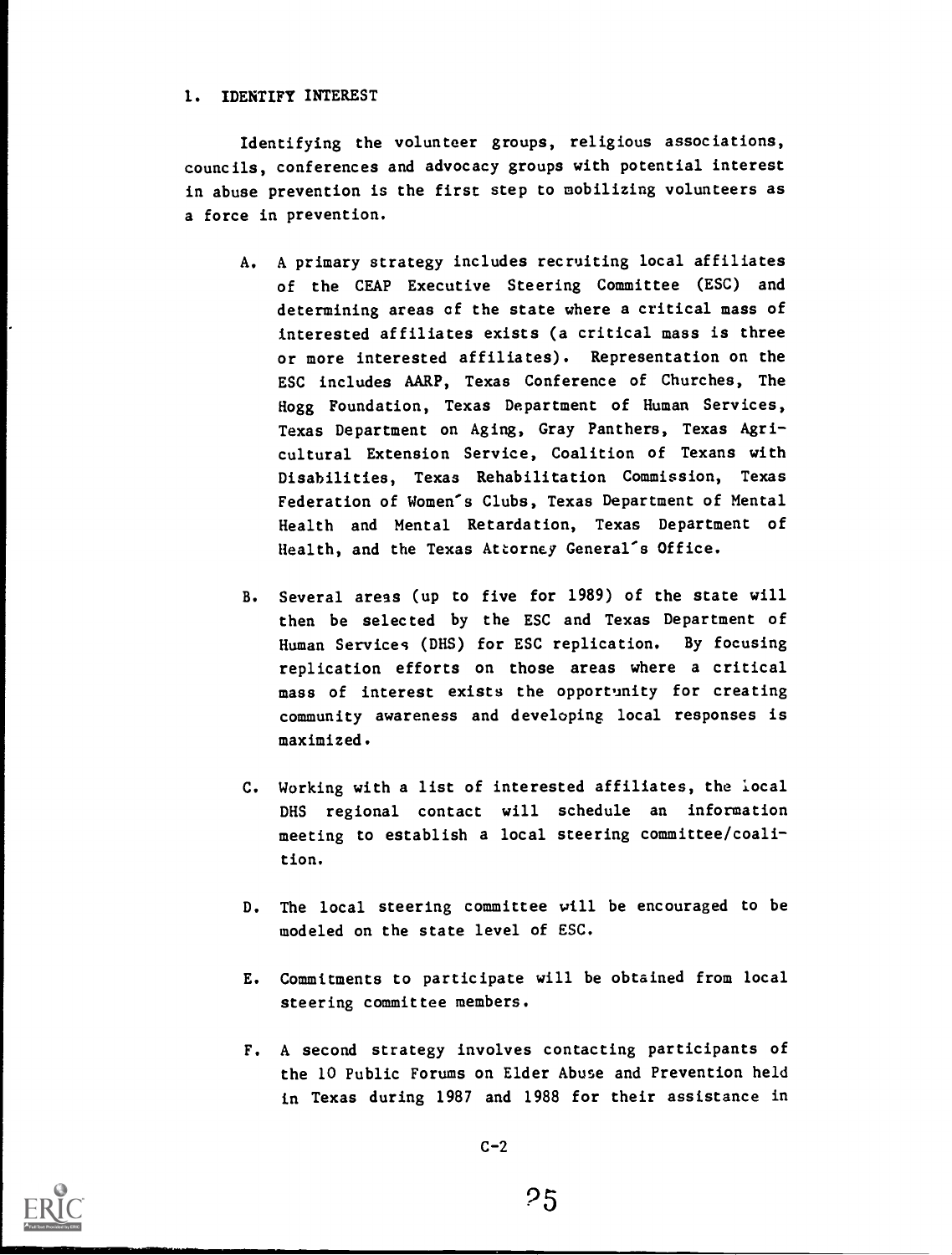bringing the elder abuse and neglect dilemma to the attention of their community. Those informed of and/or participating in the public forums include representation from the following: Texas Department of Human Services-Adult Protective Services, Area Agencies on Aging, Ministerial Alliance, County Extension Service, Catholic Charities, Lutheran Social Services, Mental Health Association and Center, and other service providers to elderly.

- G. Where interest of forum participants is congruent with areas of the state selected for ESC replication forum participants will be contacted at potential local steering committee members.
- H. Where there is high interest of forum participants in areas where ESC affiliate interest has not yet emerged, forum participants could be provided with a support packet from DHS for creating community awareness.

#### 2. PROVIDE SUPPORT MATERIALS AND MECHANISMS

- A. The DHS would provide (or connect with CANE data base) a materials clearinghouse for resources on elder abuse and neglect which could be loaned to individuals/groups interested in working on elder abuse and neglect prevention. Included would be a bibliography of audio visuals, pamphlets, talking papers (policy issues) which groups dividuals could use to access information. T<sup>P</sup> d provide a list of materials and resourc. 3 an initial basis for clearinghouse.
- B. The DHS would develop a specific support packet pertaining to Texas which could be used by those individuals/steering committees interested in creating awareness. Specifically, this would include an audio/visual presentation documenting the extent of elaer abuse and neglect in Texas, the primary factors involved in situations of abuse and neglect, the services needed to strengthen families and to support isolated elders, the services gaps in most areas, community solutions and public policy issues. Other support materials would include 1) short speeches on (a) over-



 $C-3$ 

 $26$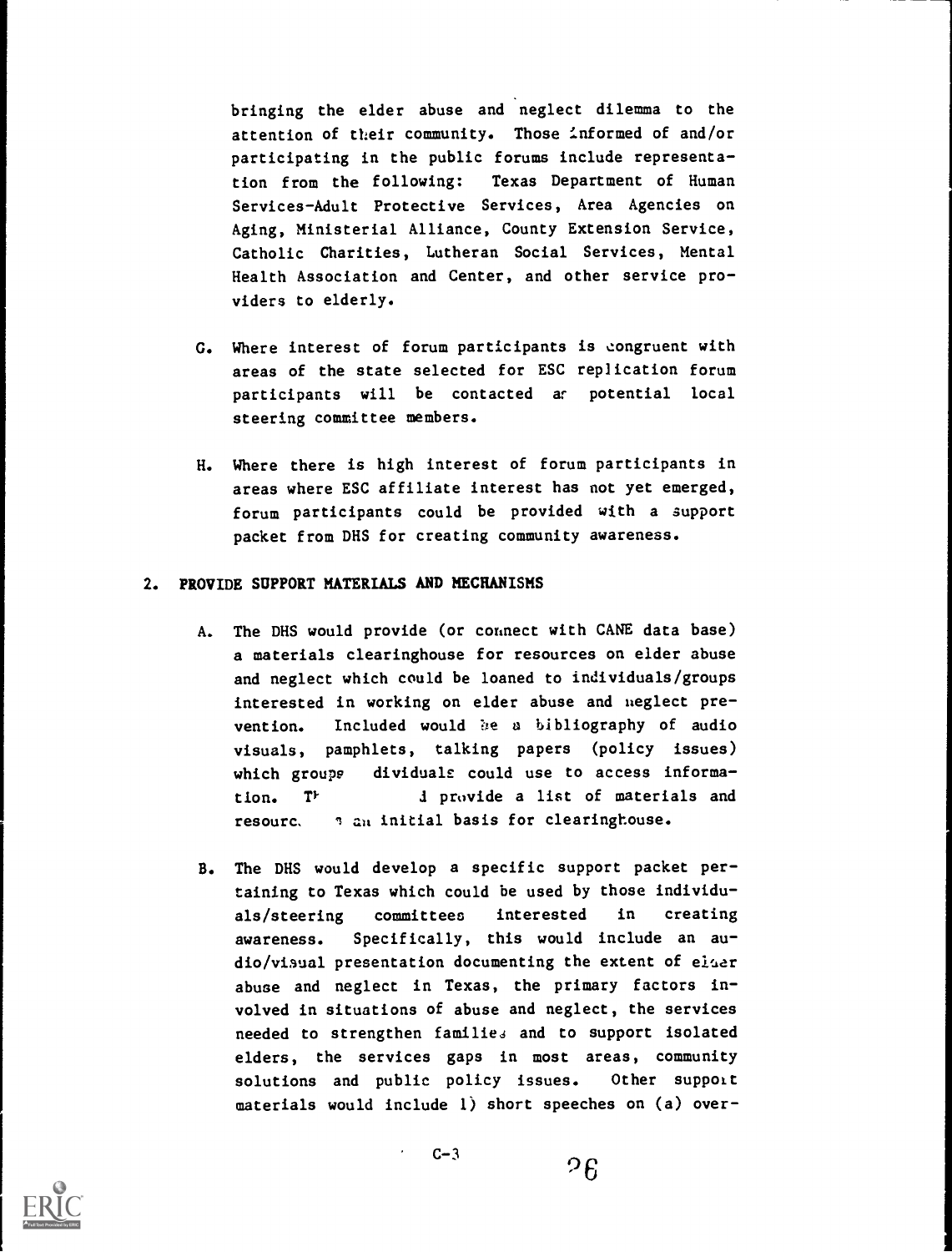all concerns and (b) on each specific concern addressed in the audio/visual presentation; 2) a community survey for group members to use in assessing local service gaps; 3) guidelines for encouraging generation of local solutions;  $4)$  media support m. srials.

C. The DHS and ESC would develop methods of maintaining communication and support channels to the local steering committees and interested individuals.

#### 3. DEVELOP COMMUNITY AWARENESS

Once an individual or steering committee has been identified in an area, <sup>a</sup> support packet and resource list will be provided through DHS for guiding the development of public awareness. Several avenues for creating community awareness are suggested, although it is hoped that local steering committees will generate other ideas. The suggested avenues include:

- A. Community awareness meetings to discuss needs issues, improve channels of communication and generate potential solutions. The meetings would be organized around the following activities:
	- 1. Set agenda (determine major topics of discussion)
	- 2. Identify speakers
	- 3. Select and secure a facility
	- 4. Publicize meeting throughout the community
	- 5. Identify and develop handouts/materials as needed
	- 6. Arrange for media coverage
- B. Mall Exhibits
- C. Media
	- 1. Radio
	- 2. Television
	- 3. Newspaper
	- 4. Flyers



 $C-4$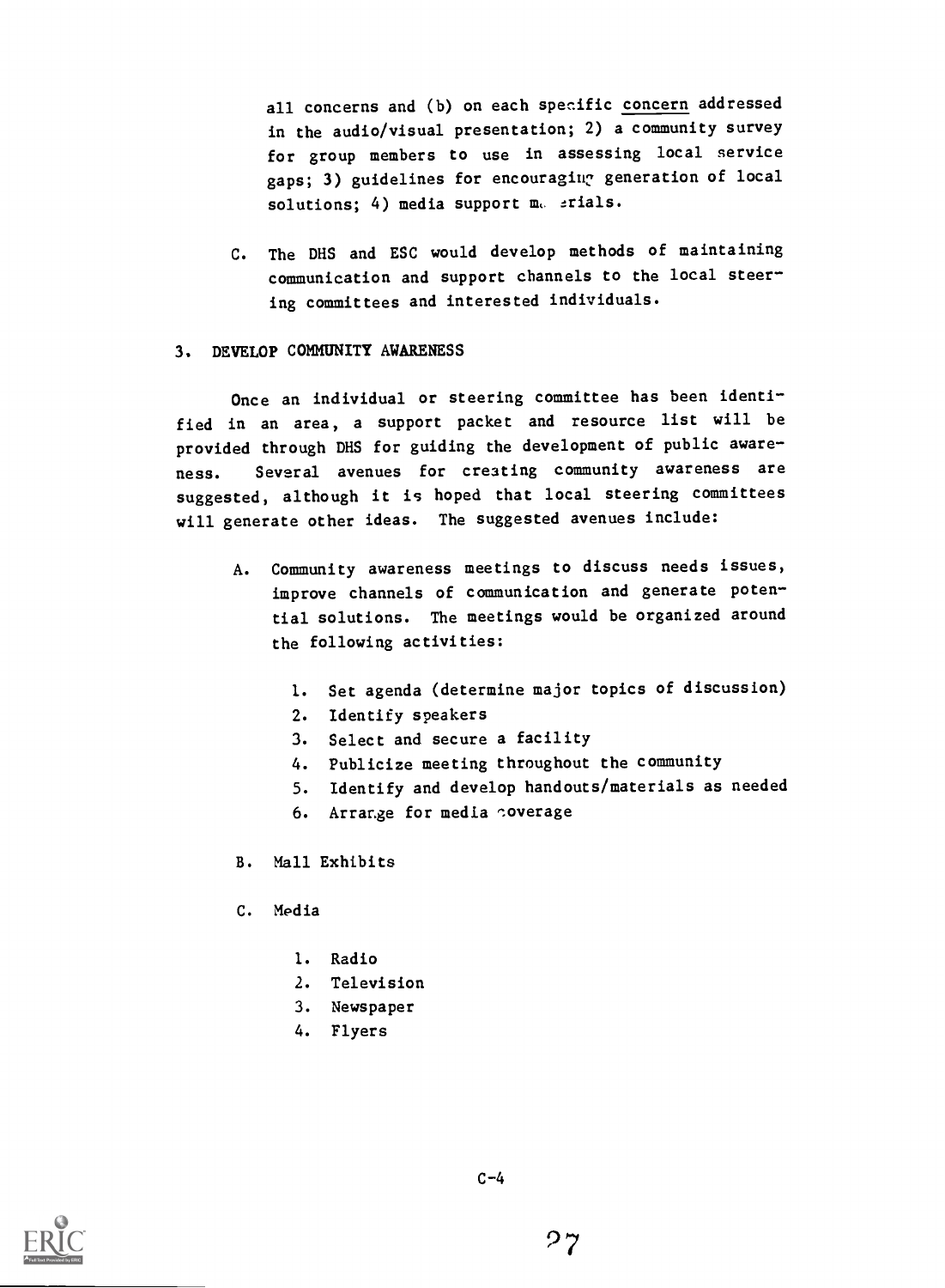#### 4. FACILITATE COMMUNITY ACTION

- A. The local steering committee would function in an ongoing manner to facilitate local solutions to the problem of elder abuse and neglect including but not limited to the following:
	- 1. Area Caregiver Associations In Austin four regional volunteer church networks provide services to isolated elderly.
	- 2. Family Caregiver Seminars

Texas Agricultural Extension Service (TAEX) holds county wide seminars for reducing caregiver stress which could be co-sponsored with the local steering committee.

#### 3. Gatekeeper Program

Texas Department on Aging (TDOA) sponsors this program where the observation skills of community gatekeepers such as bank tellers, utility company meter readers, grocery clerks are sensitized to spot potentially vulnerable elders. Referrals to TDOA for support services are made.

#### 4. Volunteer Guardian

Volunteer guardianship is another strategy which may be used to prevent elder abuse and neglect. While a specific individual must assume this court designated role, the interest and help of a formal group in which the volunteer is a member might provide important support for the volunteer guardian.

#### 5. Individual Strategies

Individual strategies include the following: informally developing a connection with a neighbor - either an elder who seems somewhat alone or a caregiver who has an elder  $ct$  home or at a distance. While instrumental help at some level may ultimately be necessary (either referred or voluntarily performed) the initial focus would be on emotional support - being an interested caring

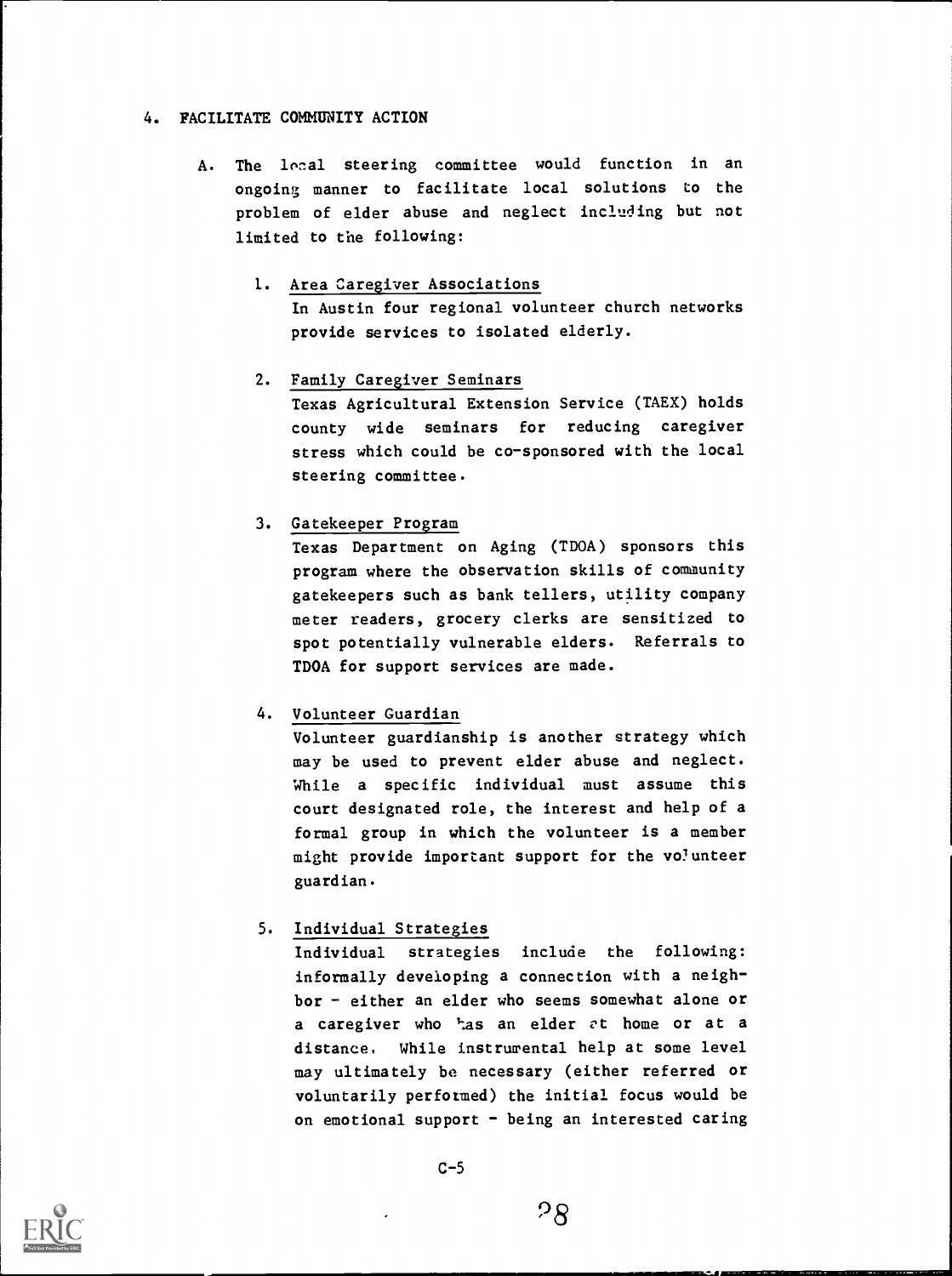neighbor. The skills needed to accomplish this strategy include listening skills and knowledge of the information and referral number of the local senior center.

6. Respite Services for Families Giving Care TAEX has programs which could be used to train volunteers or paid workers to provide respite. Coordination of such services is available through some AREA Agencies on Aging but in other areas community sponsorship may be needed.

#### 7. Information Strategy

A variety of community groups could be informed of action opportunities from the Gatekeeper to educational opportunities to individual strategies. Resource pieces from the Preventive Elder Abuse Support Packet could be utilized. For example, an information sheet from the packet could be placed at each setting for a Rotary lunch meeting.

#### 5. FOLLOW-UP/EVALUATION

Local efforts would be evaluated by determining:

- A. The approaches and methods used by local steering committees to increase awareness of elder abuse and neglect and develop prevention strategies.
- B. The degree to which these methods (community awareness meetings land other awareness efforts) increased aware ness of elder abuse and interest in elder abuse preven tion.
	- 1. attendance
	- 2. participant evaluations
- C. The degree to which local solution ideas generated were implemented.
- D. The impact of any locally implemented solutions.

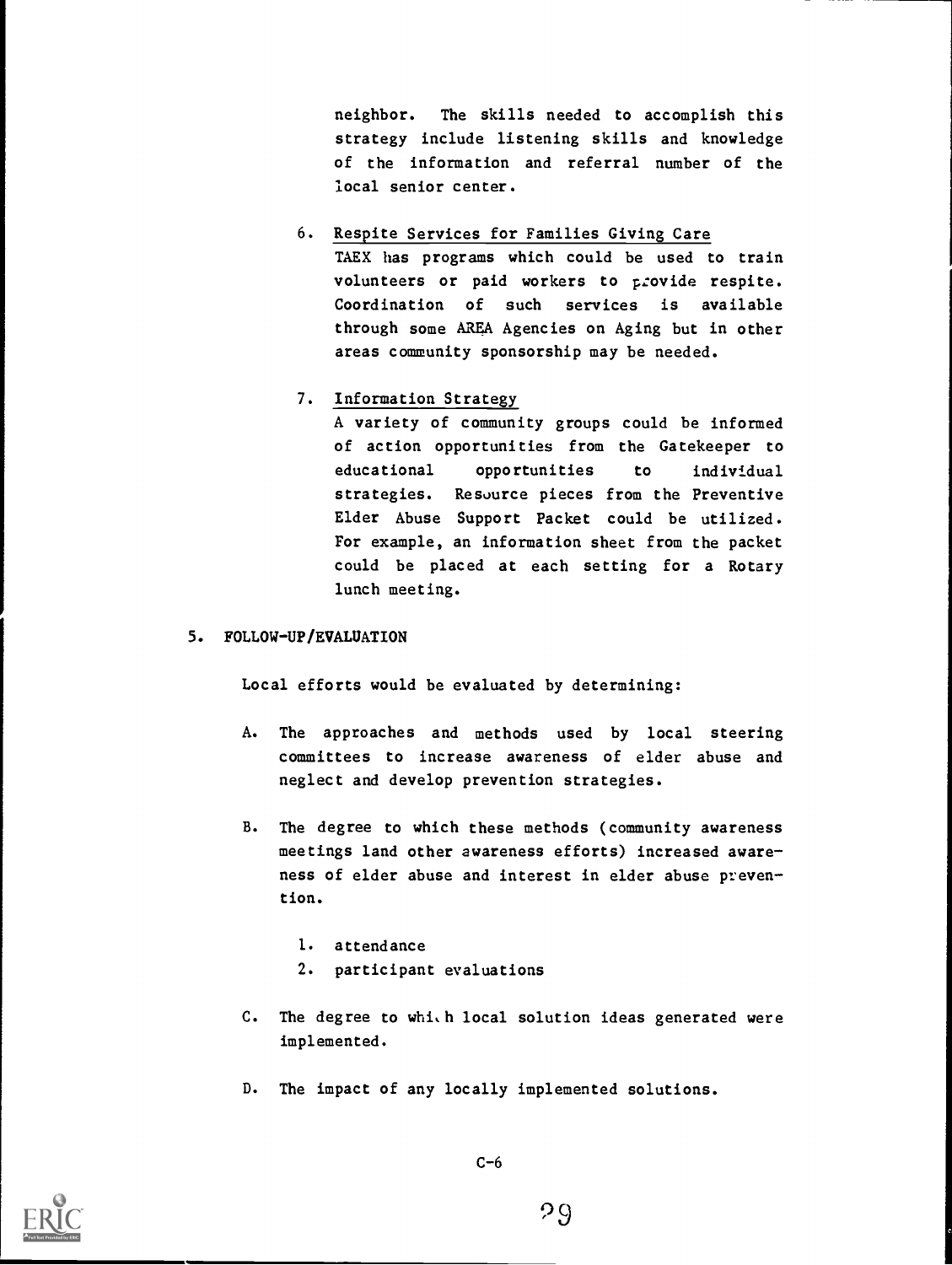#### APPENDIX D

#### COLLABORATIVE ELDER ABUSE PREVENTION

#### PROFESSIONAL GROUP INVOLVEMENT SUBCOMMITEE RECOMMENDATIONS

of-The Professional Group Involvement Subcommittee is composed

o Charlotte Flynn, Gray Panthers of Texas

o Paula Mixson, Texas Department of Human Services

The subcommittee for involving professional groups has been established in order to determine ways in which professional groups such as health care professionals, law enforcement personnel, and professional business staff can become involved in addressing the problems of abuse and neglect of elderly and disabled adults in their communities. The following guidelines have been developed--

- 1. Members of the subcommittee will select a liaison from each major professional group identified to establish a task force which will:
	- o plan and carry out a public awareness campaign tailored to each specific profession;
	- o plan and develop an abuse and prevention program for each specific profession; and
	- o develop a method for reporting and evaluating progress on professional task force activities to the CEAP Executive Steering Committee.
- 2. Each TDHS region should designate a representative to work with the professional task force which is formed in that region.
- 3. Specific groups wLich have been identified to be target in the initial stages of task force development are:

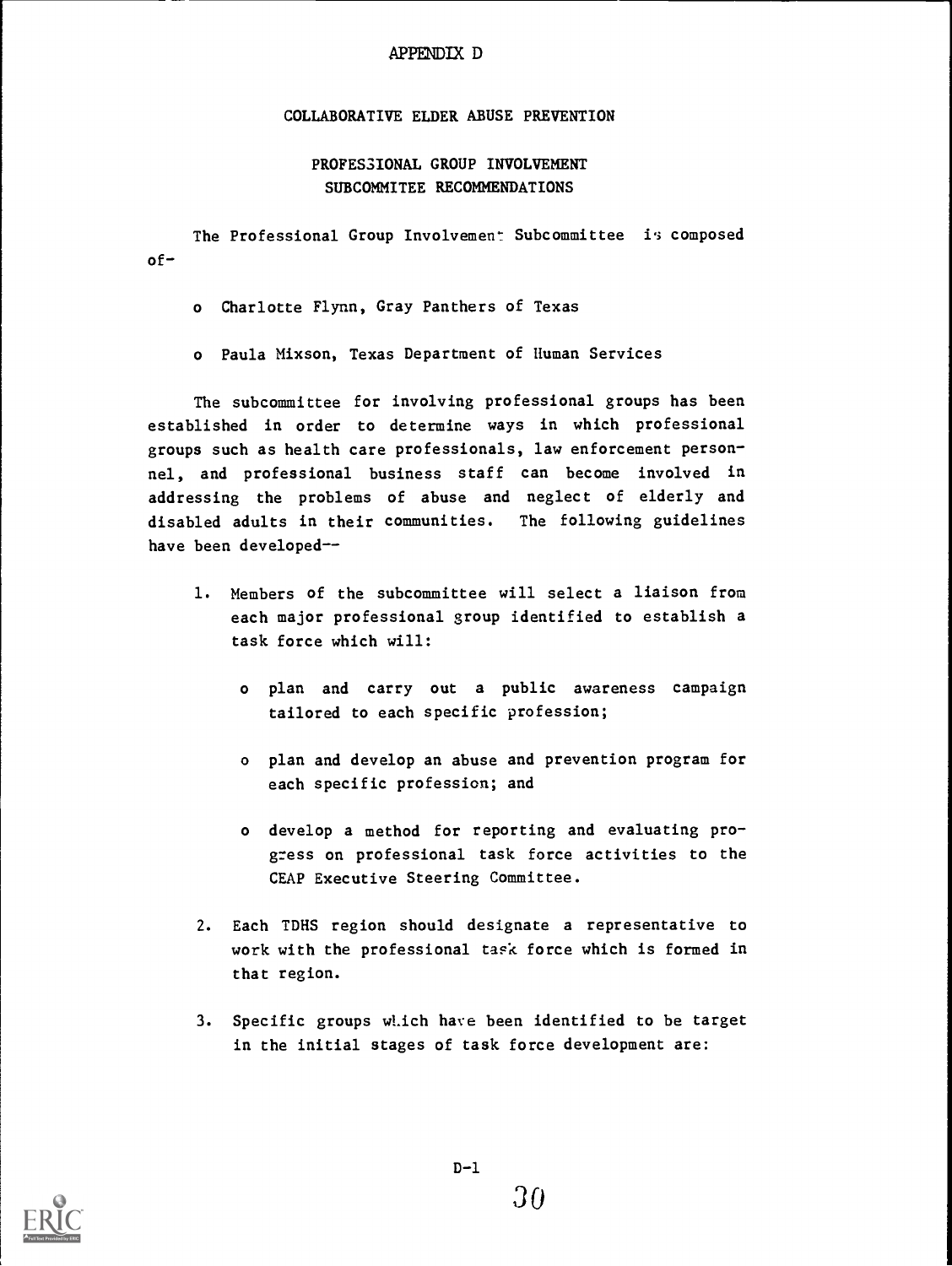Health care professional groups such as:

- o Texas Medical Association
- o Texas Nurses Association
- o Texas Association of Home Health Agencies
- o Hospital Social workers

Law enforcement personnel

Banking and business personnel

These four groups will be encouraged to develop and conduct periodic training in the following areas:

#### Health Care Professionals

- A. In-hospital assessment
- B. Dementia management techniques
- C. Requirements of 48 Human Resource Code
- D. Caregiver assessment and support
- E. Recognition and identification of patients at risk of abuse
- F. Information about resources
- G. DRG for adult maltreatment syndrome

#### Law Enforcement

- A. 48 Human Resources Code and the Family Code
- B. Indicators of abuse and neglect
- C. Identification cf families at risk
- D. Information and sources of information about abuse and neglect: of the elderly and disabled

#### Banking and Business Groups

- A. 48 Hu<sub>i</sub>an Resources Code
- B. Identification of clients at risk
- C. Indicators of abuse and neglect

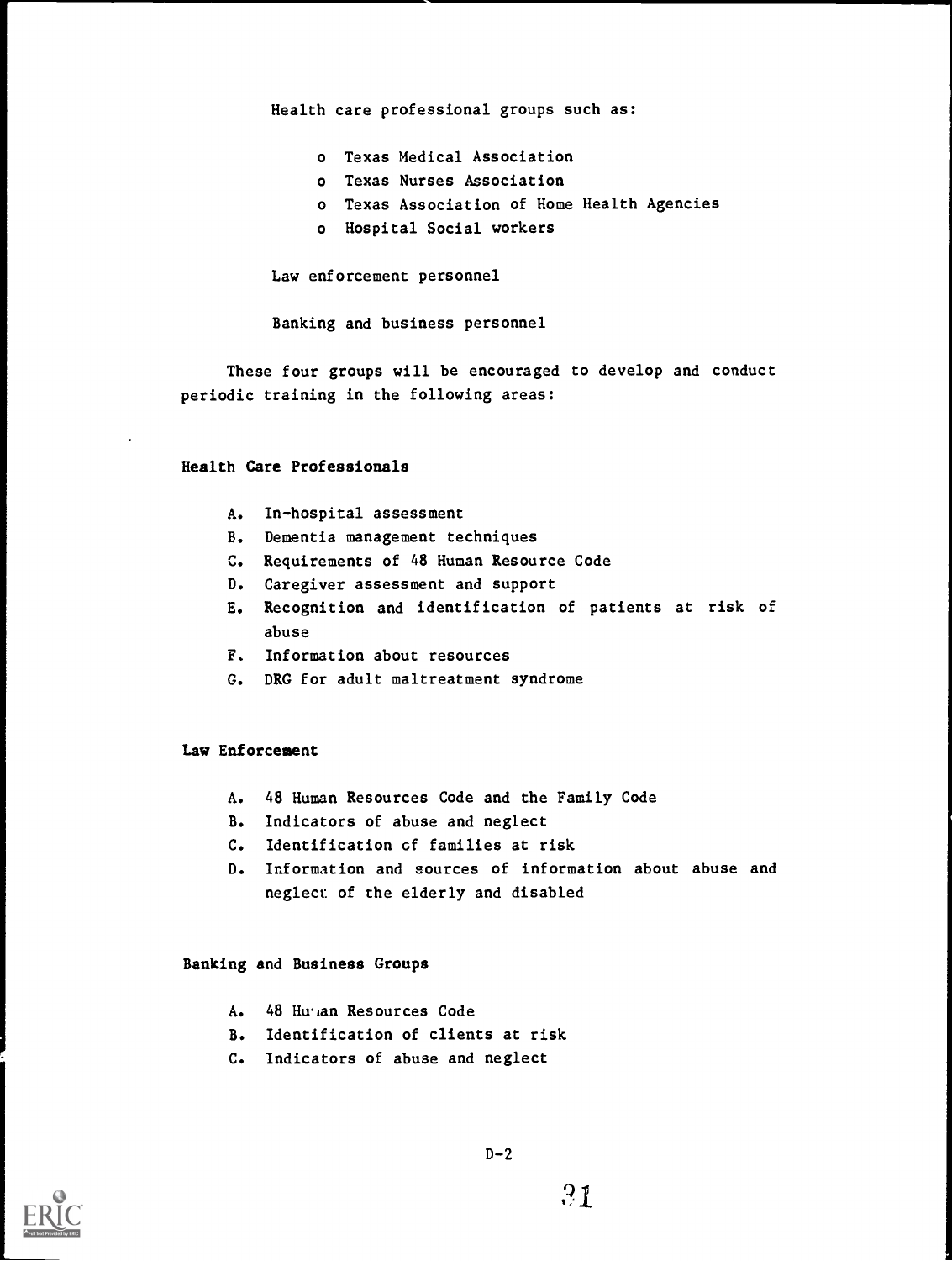#### APPENDIX E

#### COLLABORATIVE ELDER ABUSE PREVENTION PROJECT

#### LEGISLATIVE BRIEFING SUBCOMMITEE RECOMMENDATIONS

The legislative briefing subcommittee was developed in order to improve the quality of information regarding the needs and issues surrounding abused and neglect elderly and disabled adults in Texas. This subcommittee is composed of the following individuals:

- o Kay Vacha, American Association of Retired Persons; and
- o Charlotte Flynn, Gray Panthers of Texas.

The following suggestions are presented in order to expand the quantity and quality of information available to legislators in Texas--

- 1. Groups involved in the care and treatment of abused and neglected elderly and disabled adults should advocate to have one week in the month of May proclaimed "Elder Abuse Prevention Week."
- 2. Groups involved in the care and treatment of abused and neglected elderly will be encouraged to plan activities during Elder Abuse Prevention Week in order to increase public awareness of the problem.
- 3. Advocacy for abused and neglected elderly and disabled adults will be encouraged to support the following CEAP Project priorities during the 71st legislature
	- o support appropriations to fund TDHS Adult Protective Services at 100% of need;
	- o support appropriations to provide additional adult protective services such as respite care; and
	- o support increased appropriations for Community Care for the Aged and Disabled,

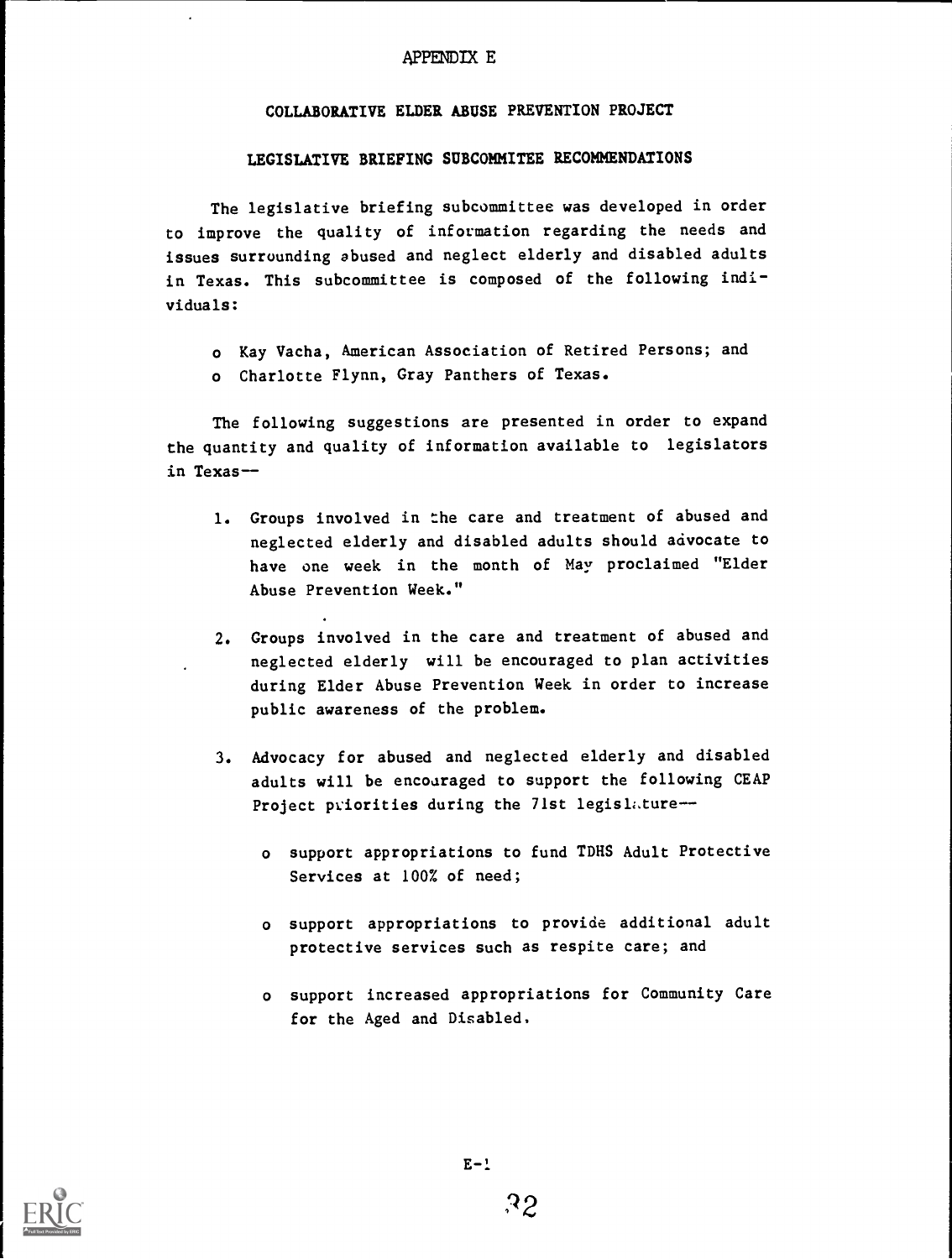

.UBJECT: Summary of Procedures for Facility Investigations Please share with all ASO staff

TO:<br>
FROM:<br>
Regional Directors<br>
Regional Directors<br>
Regional Directors Regional Directors Services to Aged and Disabled

Barry Fredrickson Assistant Commissioner Client Services Branch State Office 330-W

DATE: March 22, 1988

This is to .summarize the new OHS procedures related to investigations in facilities operated, licensed, certified, or registered by a state agency. OHS Board approval of the Memoranda of Understanding (MOUs) was received March 10, 1988. Please note that the MOU with the Health Department has been amended since my memo of February 3, 1988, subject: "Facility Investigations.\*

The agencies with which we have negotiated MOUs are:

Texas Department of Health (TOH), Texas Department on Mental Health/Mental Retardation (MHMR), Texas School for the Blind (TSB), Texas School for the Deaf (ISO), Texas Commission for the Blind/Criss Cole Center (TC8), Texas Commission on Alcohol and Drug Abuse (TCADA), Texas Department on Aging (TDoA)

These memoranda are attached for your information.

REPORTS

When regional OHS staff receive a report of abuse, neglect, or exploitation which occurred in <sup>a</sup> facility that is operated, licensed, certified or registered by a state agency, the APS worker will:

- 1. Complete Form 2304.
- 2. Immediately telephone the referral to the appropriate agency contact. (See attached list.)
- 3. Mail the original Form 2304 to the agency contact.
- 4. Mail a copy of the Form 2304 to your APS liaison, 330-w.

State agencies must notify DHS state office of reports received and then submit to OHS copies of investigation reoorts. If such communication, oral or written, is inadvertently directed t3 regional staff, please refer it also to vol. APS liaison.

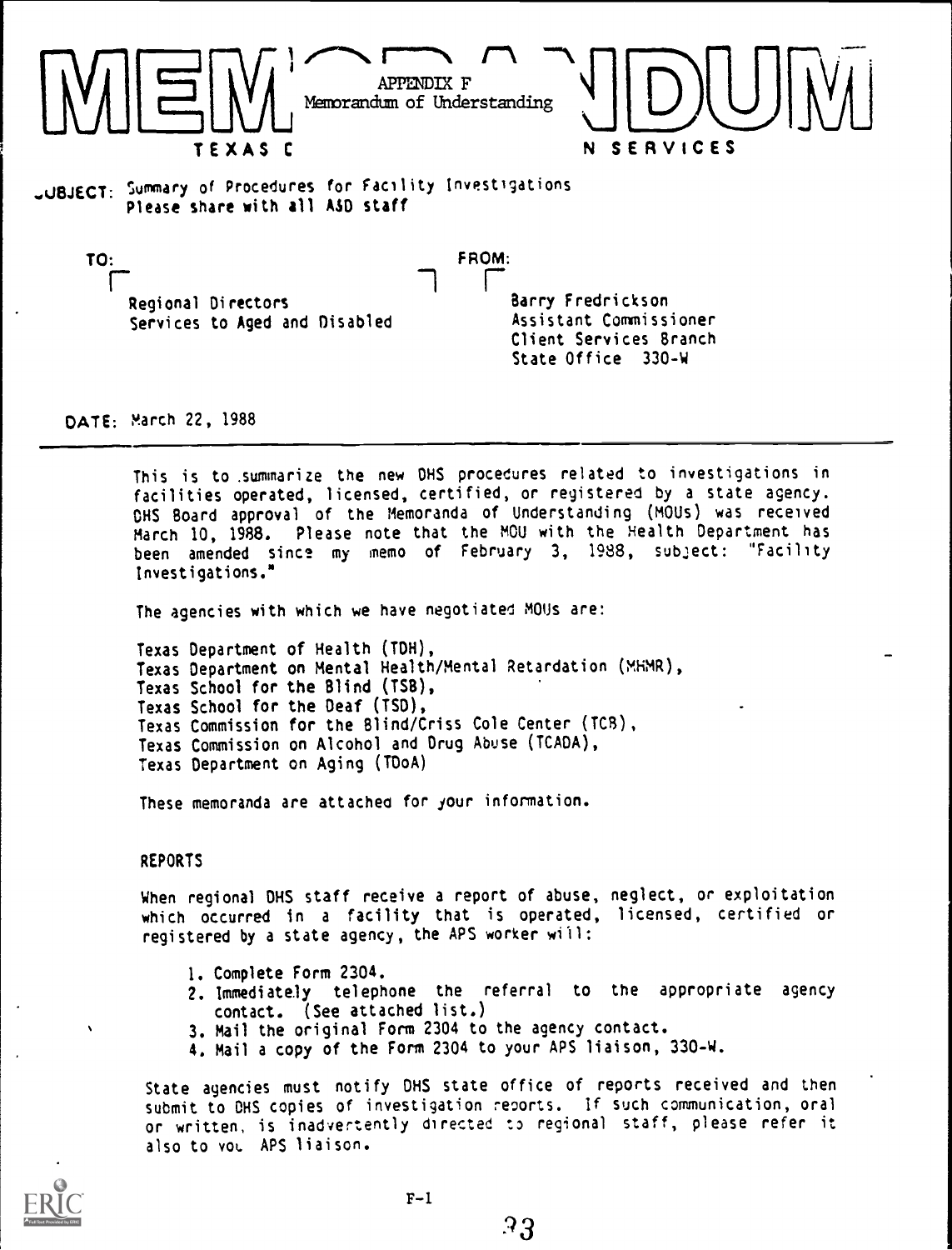Summary of Procedures for Facility Investigations<br>March 22, 1988 Page 2

With all state agencies, including TDH, DHS will continue to investigate<br>reports of abuse, neglect or exploitation when the act is committed outside<br>the facility by a perpecrator who is not affiliated with the facility. Th

COMPLAINTS REGARDING THE CONDUCT OF INVESTIGATIONS BY OTHER STATE AGENCIES<br>When regional staff receive complaints regarding other state agency investigations, please refer the complaint to state office according to the following procedure:

- 1. Record the complaint on a Form 2067, being Sure to include the name and telephone number of the complainant.
- 2. Write "Facility Complaint" on the top of the form and forward it to your APS liaison.
- 3. If the complaint has elements of an emergency nature, staff should call state office for consultation.

ROOM AND BOARD/BOARD AND LODGING HOMES

DHS will remain responsible for investigations in room and board homes.<br>Although recent legislation authorizes the Texas Department on Aging (TDoA)<br>to register board and lodging homes, it did not give TDoA enforcement<br>auth

Investigations in homes associated with the Texas Rehabilitation Commission (TRC), which contracts for room and board for some TRC clients, will also be conducted by APS staff. Room and board or board and lodging case docu

Copies of all investigation reports related to room and board or board and lodging homes should be sent to state office to your APS liaison, who will determine which homes are registered and track the data. For the require

Barry Fredrickson

Attachments

cc: Judy Rouse, 330-W

 $F-2$  9 4

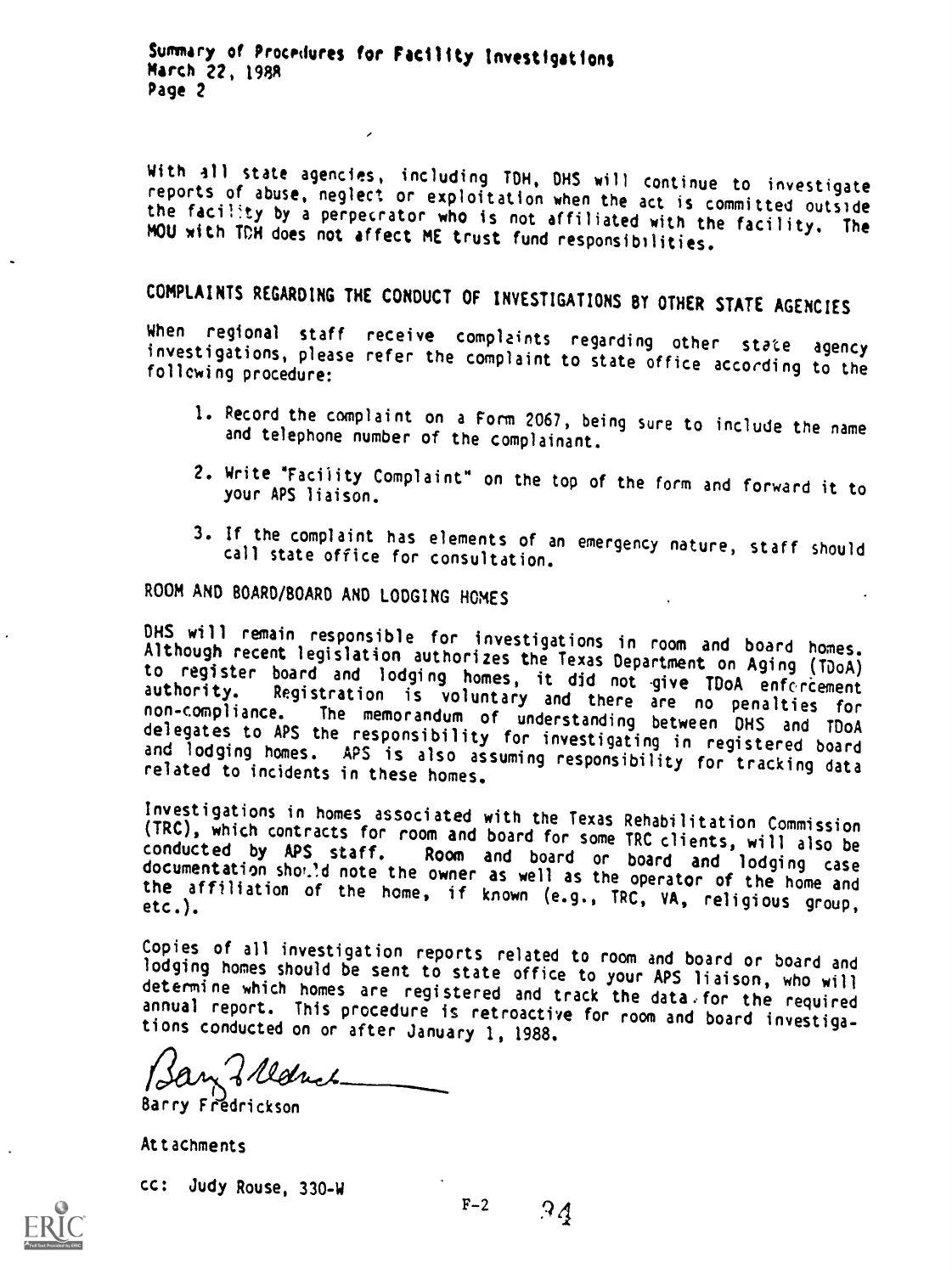#### WORARDVM 07 UNDERSTARDINO

The Texas Department of Human Servicee, hereinafter called IDHS, and the Texas Department on Aging, hereinafter called TDoA, in accordance with the requireseats of Chapter 48, Human Resources Code, agree to the following:

#### TDoA agrees to

1. Receive reports of abuse, neglect or exploitation of elderly or disabled adults in board and lodging facilities registered with ?Doi.

2. Refer reports to TDHS for investigation and protective services.

3. Provide TDHS with list of registered board and lodging facilities on <sup>a</sup> quarterly basis, or 83 frequently as updated.

TDHS agrees to

1. Receive referrals of reports of abuse, neglect or ex;loitation of elderly or disabled adults in board and lodging facilities registered with TDoA.

2. Investigate reports received from TDoA.

3. Offer protective services to residents of facilities registered with TDoA when abuse, neglect or exploitation is validated.

4. Provide TDoA staff access to investigation reports involving facilities registered with TDoA.

The parties mutually agree to review and update this memorindum of understanding on or before August 31 of each fiscal year.

Sigted this  $30<sup>th</sup>$  day of *Licencies*, 1937.

كمة الأمولية وتم

O.P. (Bob) Bobbitt Marlin V. Johnston Executive Director<br>Texas Department on Aging

Department of Human Services

าการเ

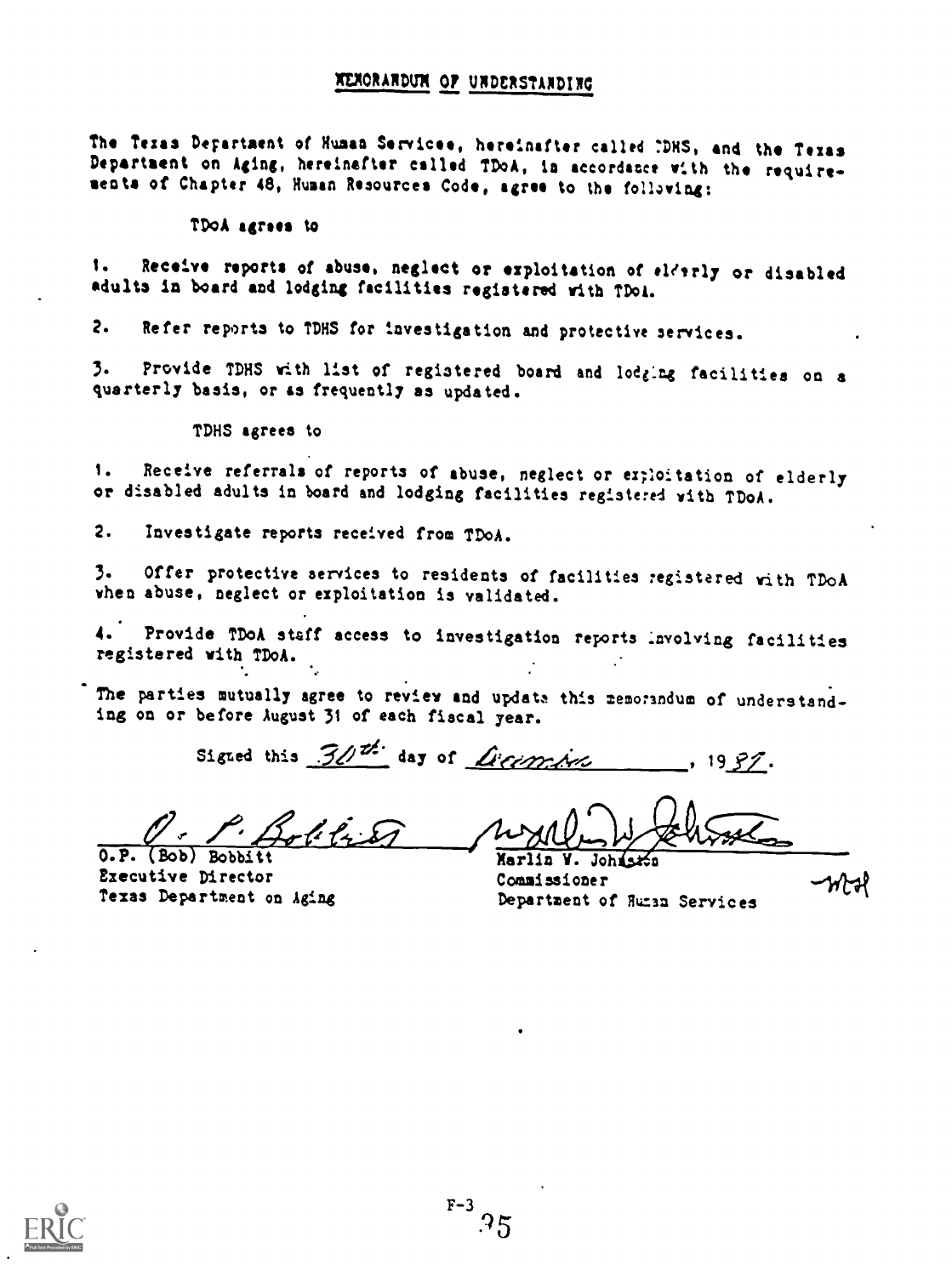This minorandum of understanding is written pursuant to a Memorandum of Undorstanding of January 27, 1988, entered into by :he Texas Oepnrt-uit Health (TON) and the Texas Department of Human Servi.es (TONS) in qrrordance with the requirements of Chapter 48, Human Rcsour.es Code.

This memorandum of understanding establishes cert\_in procedures to be used by the two agencies to fulfill the requirements of the January 27, <sup>1988</sup> Memorandum of Understanding.

TN delegates the responsibility of receiving and fivestigating reports of abuse, neglect, and exploitation of elderly or disabled persons who reside in<br>facilities specified in the foregoing memorandum when the act is reported to have occurred outside such facilities and the perpetrator is not affiliated<br>with the facility and the facility was not responsible for supervision at the<br>time the act occurred.

TDHS agrees to receive and investigate such reports.

TOH will continue to receive and investigate reports of abuse, neglect, or exploitation of elderly or disabled persons when he act occurs in said facilities, when such facilities are responsible for supervision at the time the act occurs, or when the perpetrator is affiliated with the facilty.

Signed this  $\frac{1}{2}$ /2<sup>1</sup> day of  $\frac{1}{2}$  day  $\frac{1}{2}$ ,  $\frac{1938}{100}$ 

Will Dean Thil

obert Bernstein, M.D., Commissioner Texas Department of Health

 $\bullet$  1  $\sim$ Marlin W. Jomston

Commissione~ Texas Department of Human Services

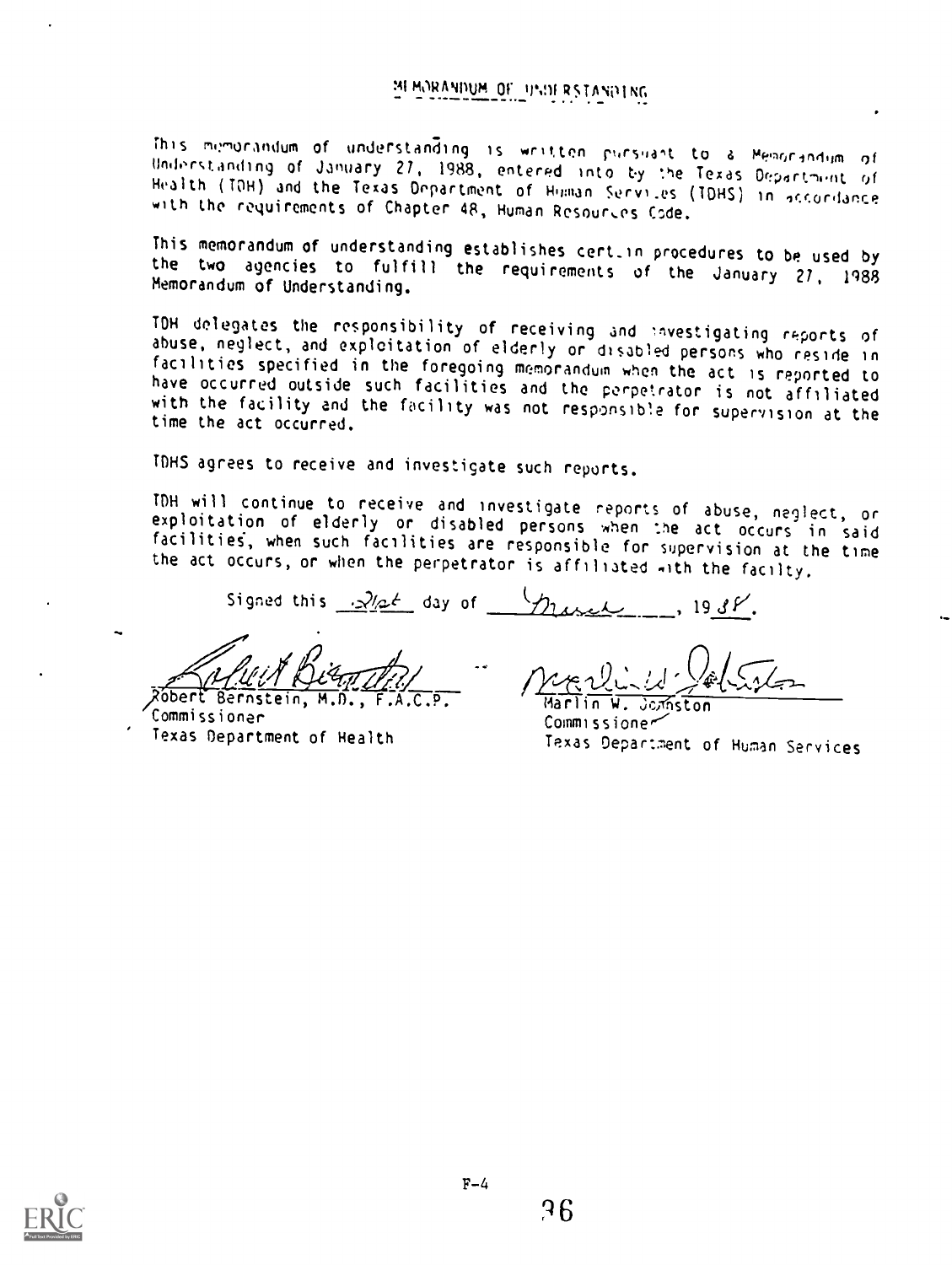#### MEMORANDUM Of UNDERSTANDING

The Texas Department of Human Services, hereinafter called TDHS, and the Texas Department of Mental Health - Mental Retardation, hereinafter called TDMHMR, in accordance with the requirements of Chapter 48, Human Resources Code, agree to the following:.

TDMHMR agrees to

1. Receive reports of abuse, neglect or exploitation of elderly or disabled adults located in all facilities operated, licensed, certified, registered or reguiated by TDMHMR.

2. Notify TDHS of all such reports involving facilities operated by TDMHMR, unless the report was referred to TDMHMR by TDHS.

3. Adopt rules related to the investigation and resolution of reports of abuse, neglect or exploitation of adults located in ail facilities operated, licensed, certified registered or regulated by TDNOSR in accordance with Chapter 48, Human Resources Code, and other applicable statutes. Rules shall provide for the prompt and thorough investigation of all reports, with initiation of the investigation to be within 24 hours of receipt of the report. Prior to adoption of the rules, TDMHMR will furnish a copy of the proposed investigation rules to TONS for review, and approval, to assure appropriateness and uniformity among agencies.

4. Provide TDHS a copy of the investigation report involving facilities operated, licensed, certified, registered or regulated by TDMHMR.

S. Assist TDHS in additional investigation activities if TDHS determines that the TDMHMR investigation was not conducted in accordance with Chapter 48, Human Resources Code.

6. Refer to TDHS for review all complaints it receives about investigations conducted in facilities operated, licensed, certified, registered or regulated by TDMHMR.

I. Keep on file copies of reports received and investigations conducted, in facilities operated, licensed, certified, registered or regulated by TDMHMR, which will be made available to IDHS for reporting purposes.

TDHS agrees to

1. Refer to TDMHMR all reports it receives relating to abuse, neglect or exploitation of <sup>a</sup> person in <sup>a</sup> facility operated, licensed, certified, registered or regulated by TDMHMR.

2. Review all reports of TDMHMR investigations of abuse, neglect or exploitation in <sup>a</sup> facility operated, licensed, certified, registered or regulated by TDMHMR. IDHS will conduct additional investigation activities, assisted by TDMHMR, if TDHS determines that the initial investigation did not meet the requirements. of Chapter 48, Human Resources Code.

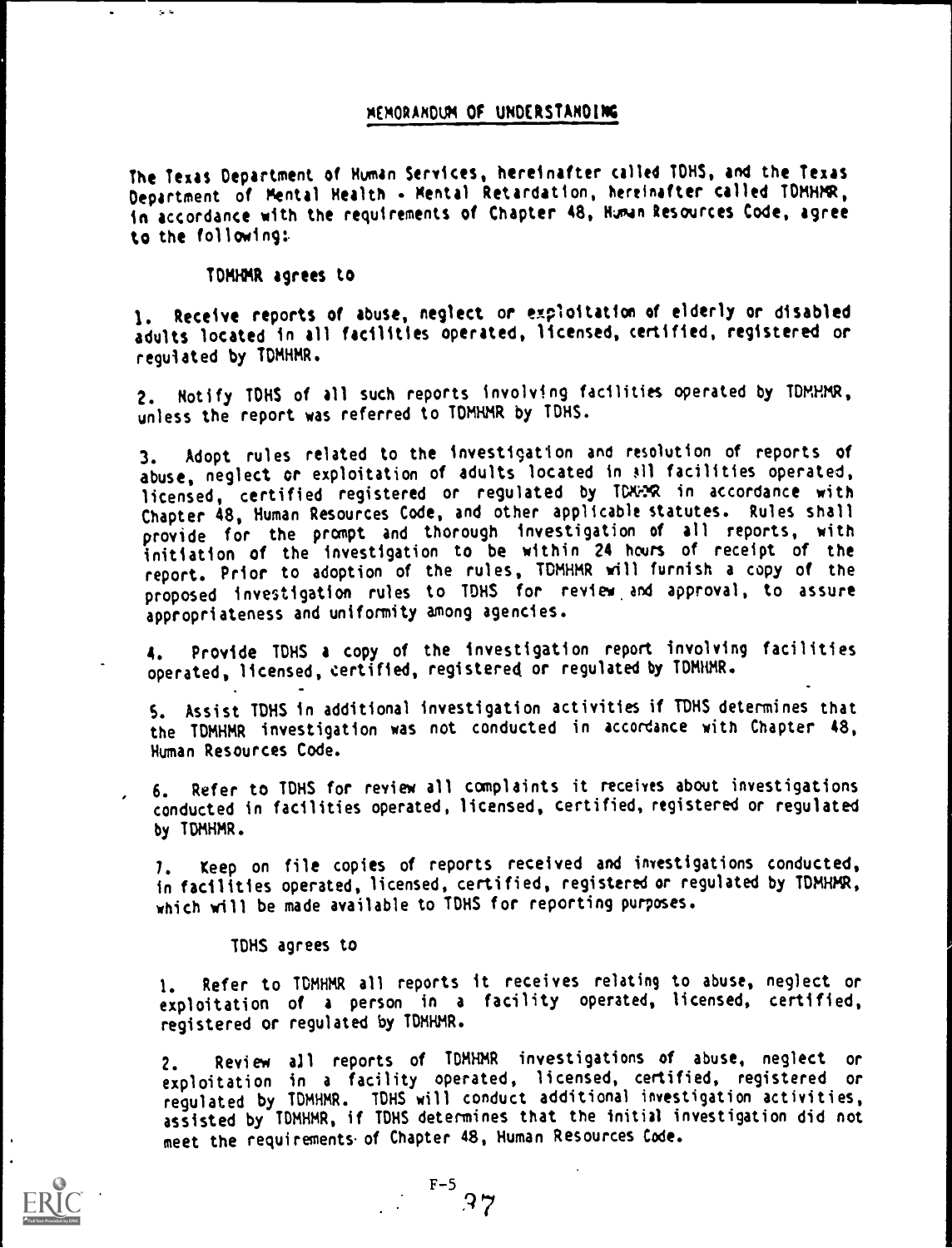3. Conduct an investigation if necessary when a complaint is made about an<br>investigation conducted by TDMHMR and report findings and recommendations to<br>the the TDMHMR Board.

The parties mutually agree to review and update this memorandum of<br>understanding on or before-August 31 of each fiscal year.

Signed this  $\mathbb{R}$ day of Laureaux, 1928. D e:41 er Marlin W. Johnston Commissioner

Texas Department of Mental Health-Mental Retardation

÷,

Commissioner Texas Department of Human Services

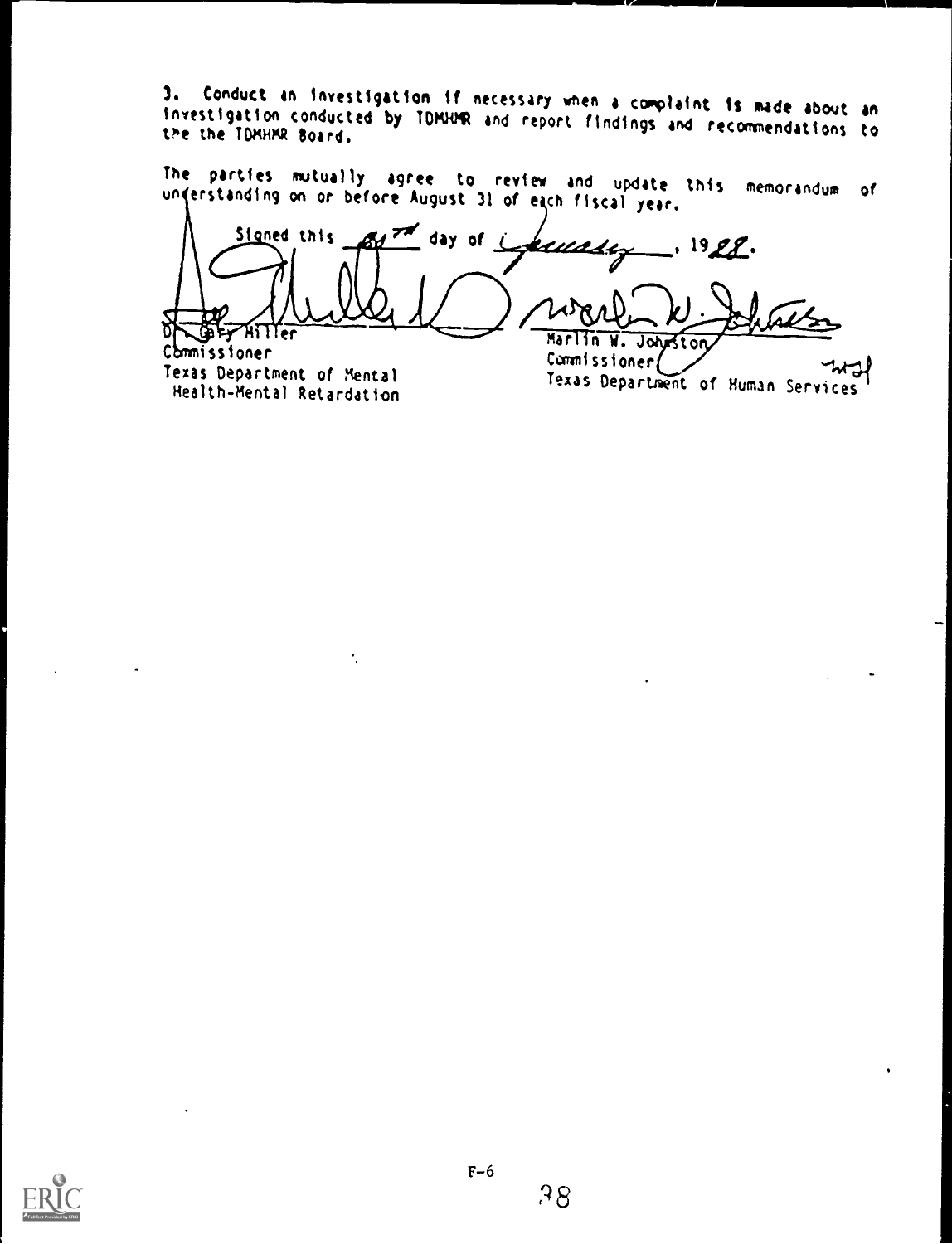The Texas Department of Human Services, hereinafter called TONS, and the Texas School for the Blind, hereinafter called TSB, in accordance with the requirements of Chapter 48, Human Resources Code, agree to the following:

1St agrees to

1. Receive reports of abuse, neglect or exploitation of elderly or disabled adults located in 1S8..

2. Notify TONS of all such reports involving facilities located in 153 unless the report was referred to TSB by TONS.

3. Adopt rules related to the investigation and resolution of reports of abuse, neglect or exploitation of adults located in TSB, in accordance with Chapter 48, Human Resources Code. Rules shall provide for the prompt and thorough investigation of all reports, with initiation of the investigation to be within 24 hours of receipt of the report. Prior to adoption of the rules,<br>TSB will furnish a copy of the proposed investigation rules to TDHS for<br>review and approval, to assure appropriateness and uniformity among agenc

4. Refer to TDHS for review all complaints it receives about investigutions conducted in TSB.

5. Keep on file copies of reports received and investigations conducted, which will be made available to TDHS for reporting purposes.

6. Provide TDHS a copy of the investigation report involving TSB.

TONS agrees to

Texas School for the Blind

1. Refer to TSB all reports it receives relating to abuse, neglect or exploitation of a person in TSB.

2. Conduct an investigation if necessary when a complaint is made about an<br>investigation conducted by TSB and report findings and recommendations to<br>the Board of Directors of TSB with a copy to the Executive Director of TS

The parties mutually agree to review and update this memorandum of understanding on or before August 31 of each fiscal year.

-) Signed this  $\sqrt{2^{77}}$  'ay of  $\sqrt{22}$  . 19 $\sqrt{2}$ . William H. Riller Aarlin V. Johnston Executive Director

Commissioner Texas Department of Human Services

 $F-7$ 

 $\mathcal{L}$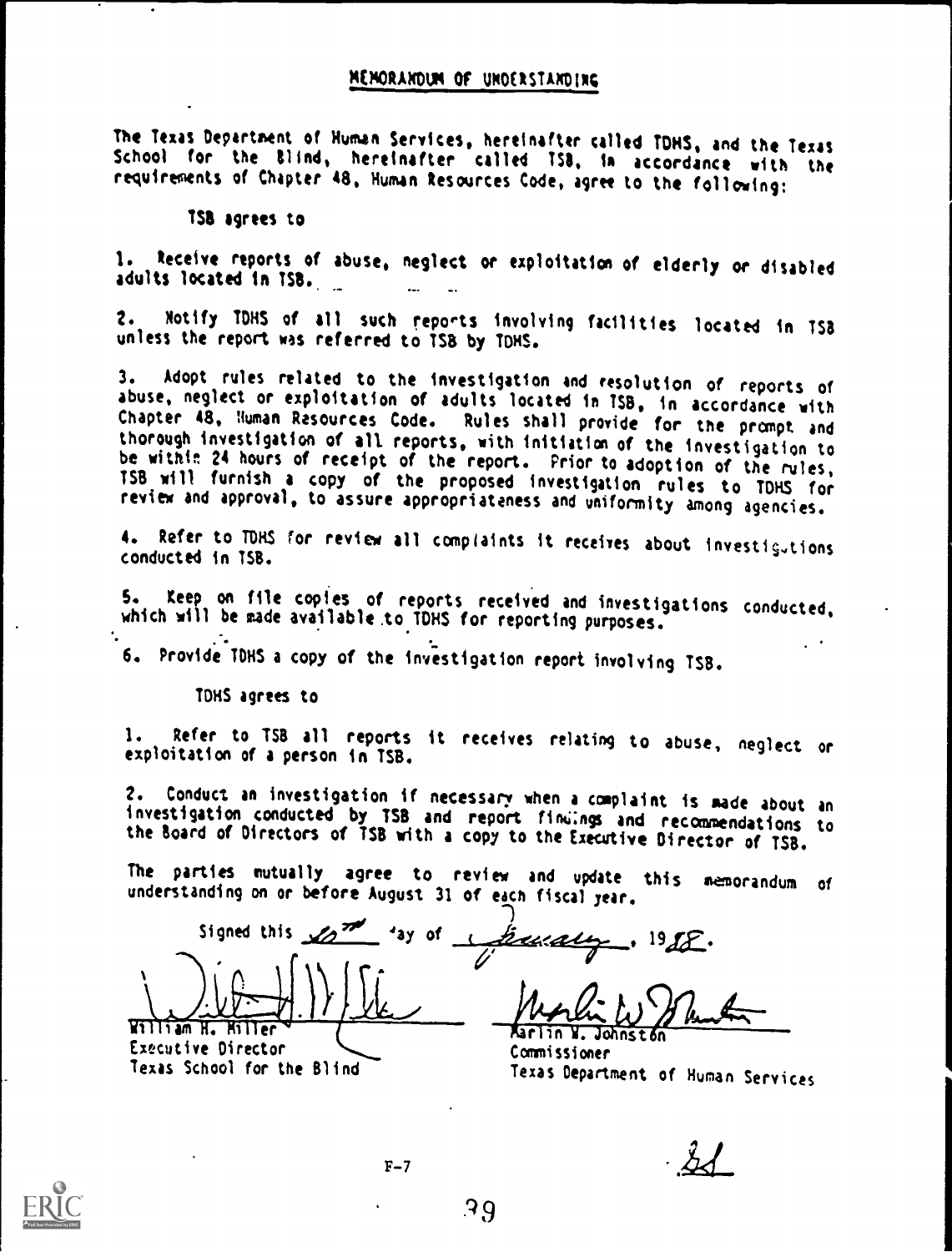#### REMORANDOX OF UNDERS.ANDING

The Texas Department of Human Services, hereinafter called TDHS, and the School for the Deaf hereinafter called TSD in accordance with the requirements of the Chapter 48, Human Resources Code, agree to the procedures involving reports of abuse and neglect of TSD students age 18 and older.

#### ?SD agrees to:

- 1. Receive reports of abuse, neglect, or exploitation of students enrolled at TSD.
- 2. Notify TDHS of all such reports involving students age 18 and older enrolled at TSD unless the report vas referred to TSD by TD8S.
- 3. Adopt rules related to the investigation and resolution of reports of abuse, neglect or exploitation of students located at TSD, in accordance vith Chapter 48, Human Resources Code and Chapter 34 of the Family Code. Rules shall provide for the prompt and thorough investigation of all reports involving students age <sup>18</sup> years and older, with initiation of the investigation to be vithin 24 hours of receipt of the report. . . rior to the adoption of the rules, TSD vill furnish a copy of the proposed investigation rules to TDES for reviev and approval to assure appr-yriateness and uniformity among agencies.
- 4. Refer to TBDS for reviev all complaints it receives about investigations conducted at TSD.
- 5. Keep on file copies of reports received and investigations conducted, vhich vill be made available to TDRS for reporting purposes.
- 6. Provide TDHS a copy of the investigation reports involving TSD students age 18 and older.

TD85 agrees to;

- 1. Refer to TSD all reports it receives relating to abuse, neglect or exploitation of students enrolled at TSD.
- 2. Conduct an investigation if necessary vhen a cocplaint is made about an investigation conducted by TSD and report findiogs and recommendations to the Executive Director and Board President.

The parties mutually agree to reviev and update this Metorandum of Understanding on  $\alpha$  before August 31 of each fiscal year.

Signed this talenty-thera day of 2

Marvin B. Sallop Marlin %.....11sort Executive Director<br>
Texas School for the Deaf<br>
Texas Demart:

REV. 2/88

 $R$ ا $\ell$  $\sim$ 

Texas Department of Human Services



 $\ddot{z}$ 

F-8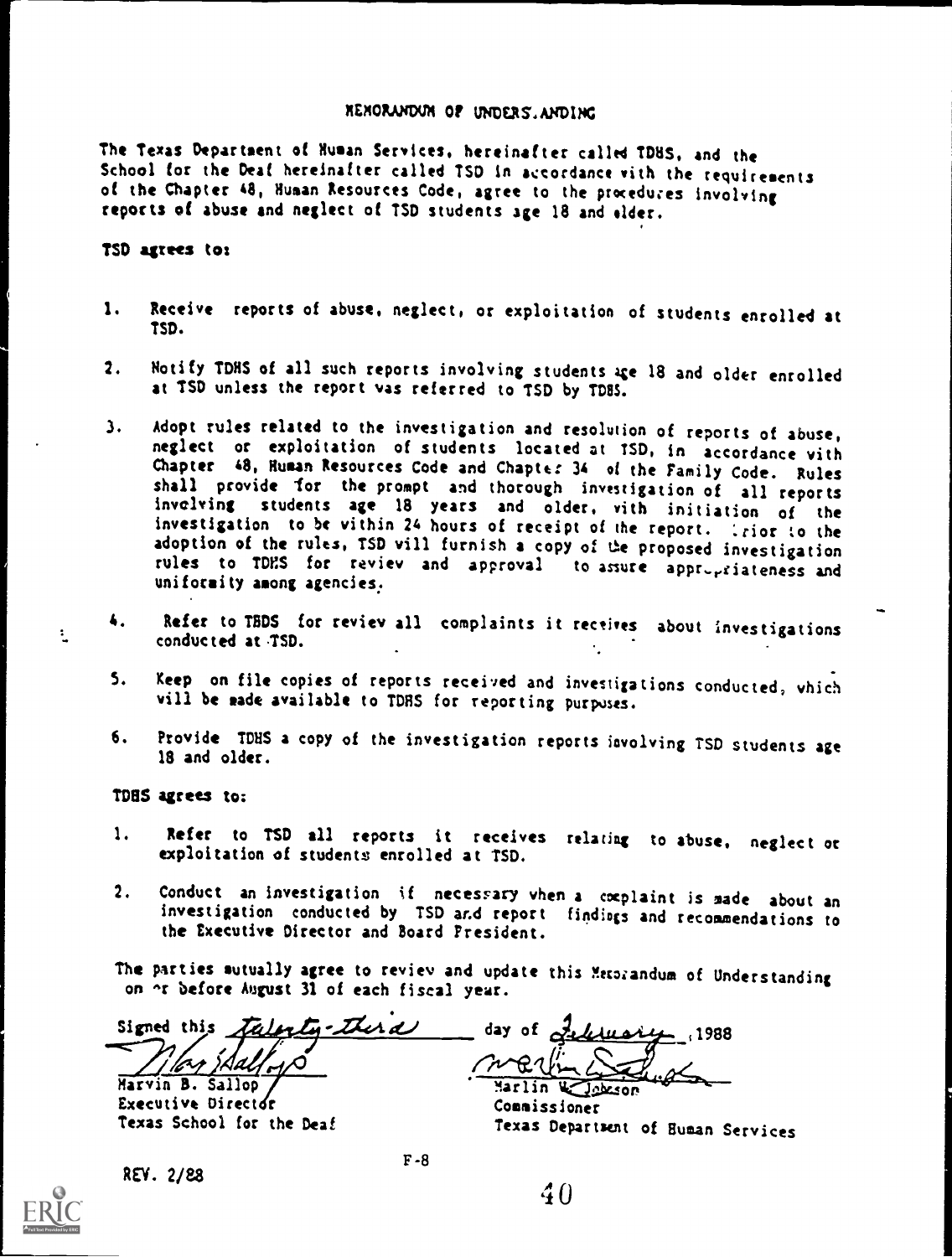#### MEMORANDUM Of UNDERSTANDING

The Texas Department of Human Services, hereinafter called TDHS, and the Texas Commission for the Blind, hereinafter called TO, to accordance with the requirements of Chapter 48, Human Resources Code, agree to the following;

#### TCS agrees to

1. Receive reports of abuse, neglect or exploitation of elderly or disabled adults located in Criss Cole Rehabilitation Center

2. Notify TOHS of all such reports involving Criss Cole Rehabilitation Center, unless the report was referred to TC8 by TDHS.

3, Adopt rules relatad to the investigation and resolution of reports of abuse, neglect or exploitation of adults located in Criss Cole Rehabilitation Center, in accordance with Chapter 48, Human Resources Code. Rules shall provide for the prompt and thorough investigation of all reports, with initiation of the investigation to be within 24 hours of receipt of the report. Prior to adoption of the rules, iCB will furnish a copy of the proposed investigation rules to TDHS for review and approval, to assure appropriateness and uniformity among agencies.

4. Refer to TDHS for review all complaints it receives about investigations conducted in Criss Cole Rehabilitation Center.

S. Provide TDHS a copy of the investigation report involving Criss Cole Rehabilitation Center.

6. Assist TDHS in additional investigation activities if TDHS determines that the ICS investigation was not conducted in accordance with Chapter 48, Hunan Resources Code.

7. Keep on file copies of reports received and investigations conducted. which will be made available to TDHS for reporting purposes.

TDHS agrees to

1. Refer to TCB all reports it receives relating to abuse, neglect or exploitation of a person in Criss Cole Rehabilitation Center.

2. Conduct an investigation if necessary when a complaint- is made about an investigation conducted by ICS and report findings and recomnendations to the Board of Directors of TCB.

The parties mutually agree to review and update this memorandum of understanding on or before August 31 of each fiscal year.

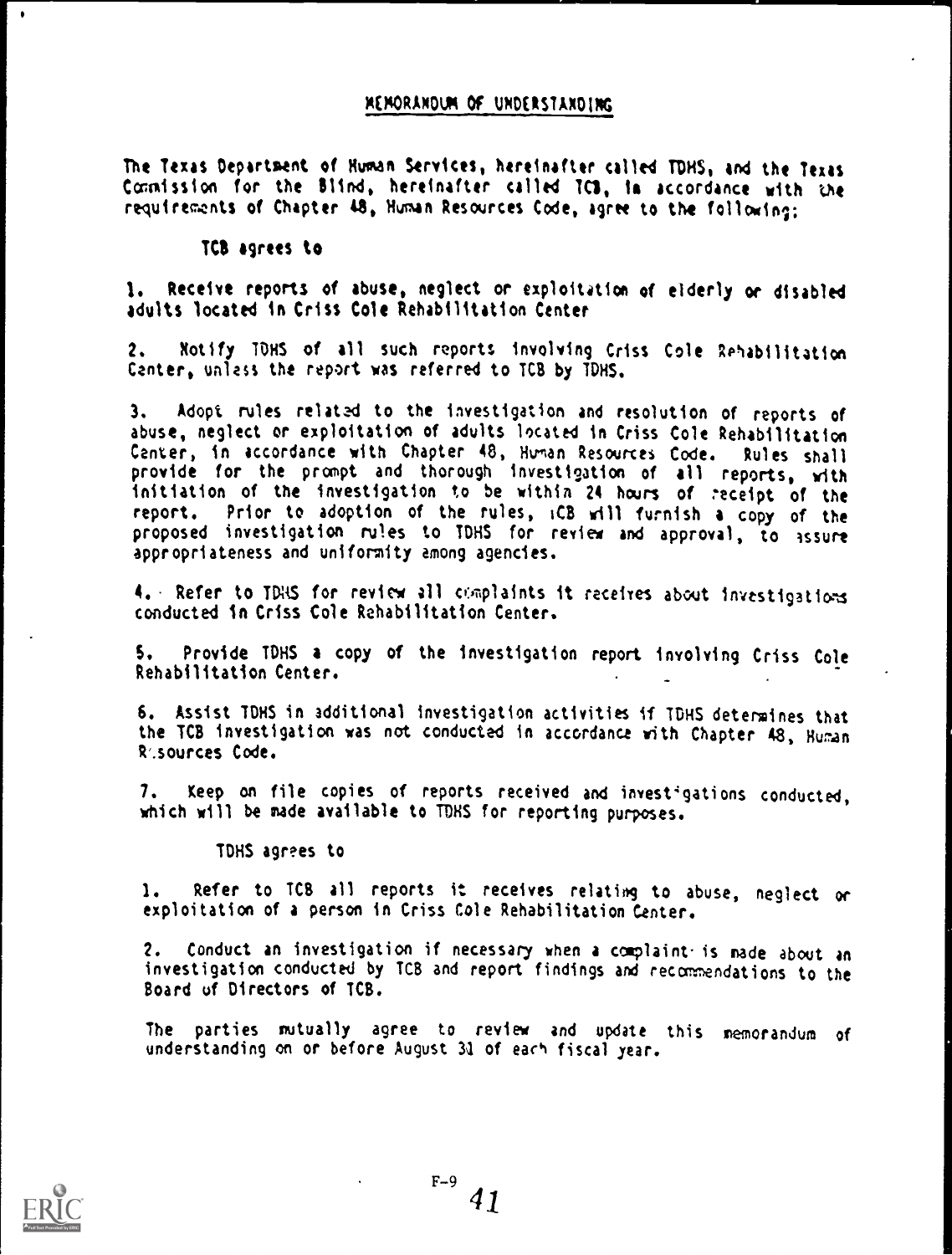signed this  $3/5t$  day of  $N$  elember 1991.

Addultiment

Fat Westbrook Executive Director Texas Commission for the Mind

 $\mathbf{r}$ 

Floats

Maritin 4. John<br>Commissioner/ Commissioner $\nu$ je komunističnom političarnom političarnom političarnom političarnom političarnom političarnom političarnom po<br>Jednom političarnom političarnom političarnom političarnom političarnom političarnom političarnom političarnom Texas Department of Human Services

 $\Delta \phi = 0.01$  and  $\Delta \phi = 0.01$ 

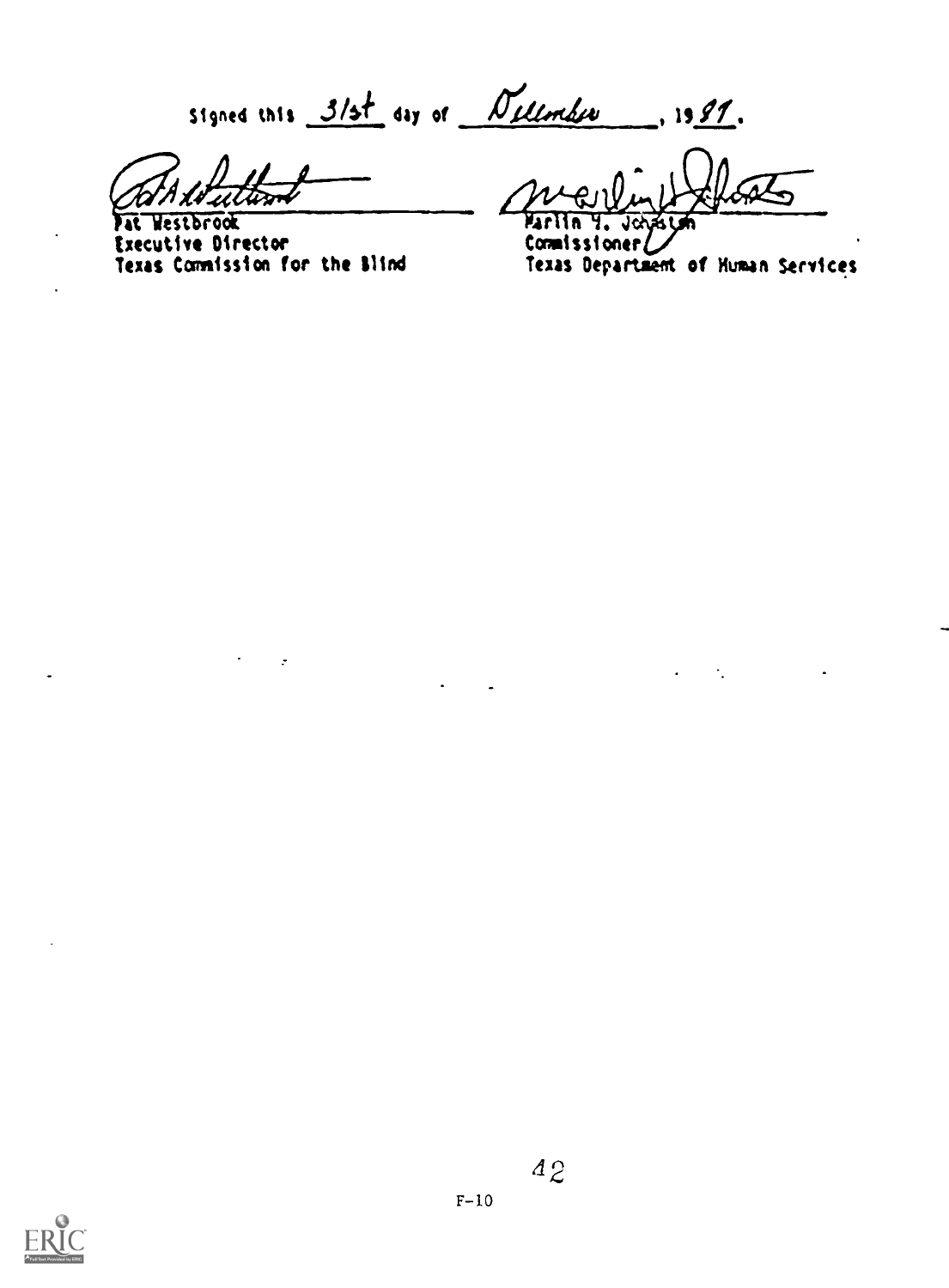#### UNDERSTAND INC

The Texas Department of Human Services, hereinafter called TOMS, and the Texas Commission on Alcohol and Drug Abuse, hereinafter with the requirements of Chapter 48, Human Resources Code, agree to the<br>following:

TCADA agrees to

1. Receive reports of abuse, neglect or exploitation of elderly or disabled<br>adults located in all facilities licensed by TCADA.

2. Notify IDHS of all such reports involving facilities licensed by TCADA, unless the report was referred to TCADA by TONS,

3. Adopt rules related to the investigation and resolution of reports of<br>abuse, neglect or exploitation of adults located in all facilities licensed by<br>ICADA, in accordance with Chapter 48, Human Resources Code. Rules shal

4. Refer to IDHS for review all complaints it receives about investigations conducted in facilities licensed by TCADA.

5. Keep on file copies of reports received and investigations conducted, which will be made available to TDHS for reporting purposes.

TDHS agrees to

1. Refer to TCADA all reports it receives relating to abuse, neglect or exploitation of a person in a facility licensed by TCADA.

2. Conduct an investigation if necessary when a complaint is made about an<br>investigation conducted by TCADA and report findings and recommendations to<br>the Board of Commissioners of the Texas Commission on Alcohol and Drug

The partirs mutually agree to review and update this memorandum of understand- ing on or oefore August 31 of each fiscal year.

Signed this  $\mathcal{A}$   $\mathcal{A}$   $\mathcal{A}$  day of January , 1988 .

bob Dickson Executive Director Texas Commission on Alcohol and Drug Abuse

 $\mu$ Marlin W.

Commissioner Department of Human Services



 $F-11$  43